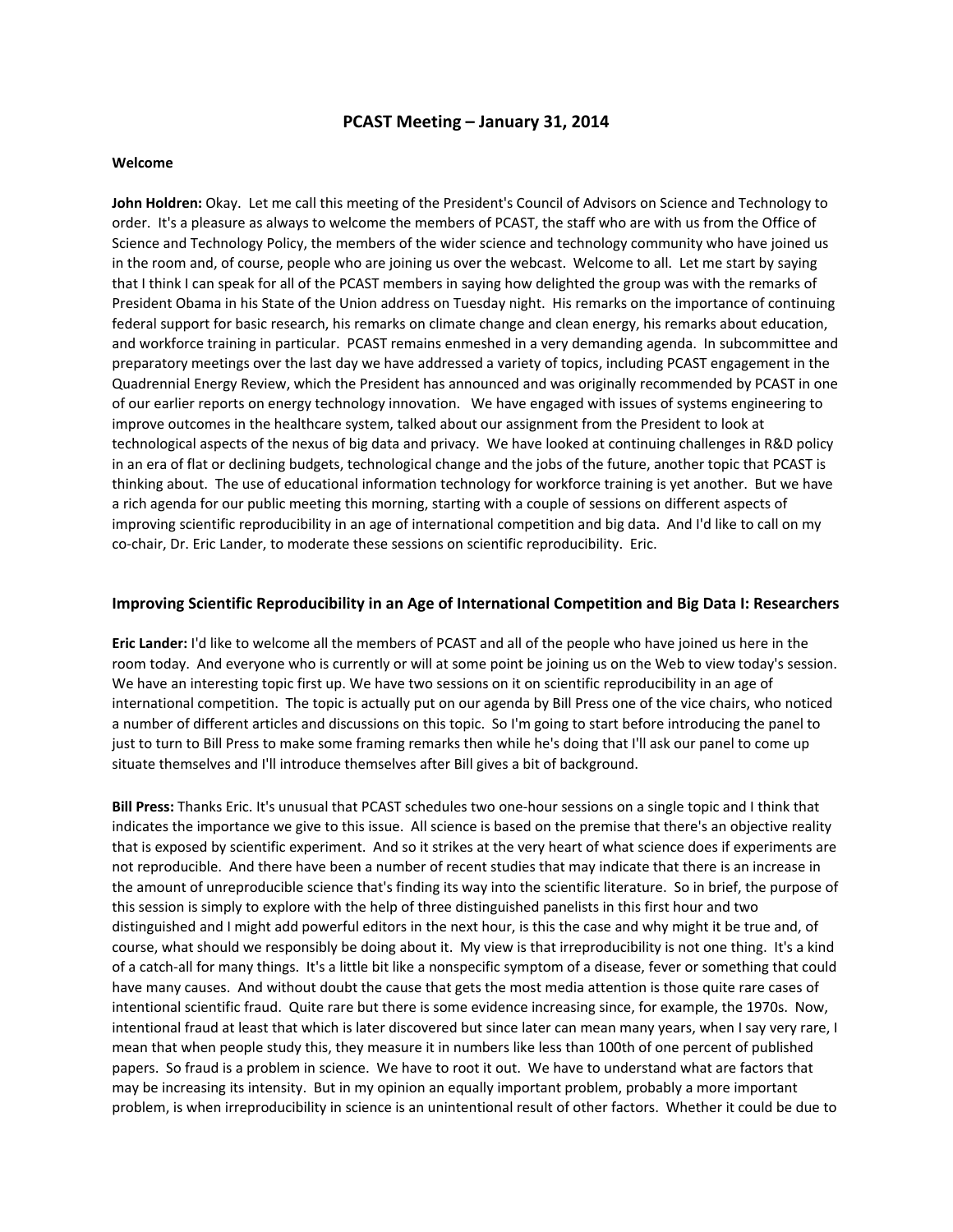publication biases where there are selective pressures to publish a certain kind of result and not a negative result, for example. And that, of course, will skew the statistics of what we believe and what we don't believe. Or possibly, if irreproducibility results from poor training of a generation of scientists coming up or it may be in a sense doubly unintentional. It may be that we're not capable of giving the right training yet because the methods of experimental science have been advancing so rapidly that they're outstripping the training that people have. If instrumentation turns over in a radical way every five years but people are trained in statistical methods only once‐in‐a‐lifetime every 30 years, then there's clearly a disconnect there. These are the kind of disconnects we need to fix. Big data itself, I think, in this as in so many other areas introduces a whole new range of problems. In big data, statistical errors in the classical sense of errors that get smaller with the size of the data set, statistical errors may disappear and be irrelevant whereas systematic errors, biases in how the data is collected, may be everything. And yet I think it's probably true of most of the scientists in the room that are training and dealing with imperfection in data, is largely in understanding statistical errors and much less in systematic errors. So these are just my thoughts, my biases coming in. And the purpose of this session is to explore thoughts of some experts and to have a discussion in PCAST to try to bring to the front what are the issues, the causes and possibly the remedies for this. With that, Eric, I hope you would introduce our panel.

**Eric Lander:** I look forward to that. Thank you for that taxonomy bill. One could add to the taxonomy. There is also, I couldn't reproduce your work and it's because somehow I didn't actually set it up the same way. And that's a really interesting question as well. So there's a whole range of issues. We invited three speakers here for this first panel, who all bring expertise and have written and talked about the wide range of different types of irreproducibility there might be and where there might be very specific statistical cures for it and in one case I think we'll hear about that. But we're going to start off with Glenn Begley who is the Chief Scientific Officer and Senior Vice President of R&D in TetraLogic Pharmaceuticals and who has written very interestingly about this topic. Glenn, all yours.

**Glenn Begley:** Thanks very much. It's a pleasure to be here. Thank you very much for this opportunity. You've already heard my current appointment the work that I'll describe was performed while I was head of the Oncology Group at Amgen. Before that I had more than 20 years -- I know it's hard to believe when I look so young -- more than 20 years as a medical oncologist and a researcher scientist before I joined Amgen. At the outset I wanted to clear my position. The results that I'll discuss do not, to my mind, challenge the validity or legitimacy of the scientific method. I'm not talking about fraud I'm talking about scientific sloppiness or desperation. The vast majority of investigators do want to do the right thing, they just don't know how to do that. And the fact that this debate is occurring in public, to me, confirms the strength of our scientific system. Cancer is evolution, and I like to tease my cardiology colleagues by saying cancer is evolution, cardiology is just plumbing. The other advantage that they have, of course, is that most Americans at least believe in plumbing. (laughter) When it comes to evolution, we don't get to set the bar. The bar is set by the biology. So there are two parts to this slide. The top part talks to the inherent problem we have with cancer. Our models are very poor. We don't understand the disease. And the disease is more heterogeneous than we like to imagine. There is however low‐hanging fruit. That's the opportunity. And this is inherent to our system and it's much more easily addressed. It relates to issues like poor experimental design, selection of results, deliberate bias and so on. That's the subject of this presentation. And I should say at the outset I'm not talking about big data, I'm talking about little data. Often too little data. So we can set the bar in some areas when it comes to these areas, the low-hanging fruit that I talk about. But it's important to understand that we get what we incentivize. Industry relies very heavily on what happens in the academic arena and in the decade when I was working at Amgen we tried to reproduce 53 seminal publications and were able to do in only 47 publications. These were all publications that were describing something completely new. There was a spectrum of irreproducibility; the most shocking to me was when the investigators themselves could not reproduce their own data in their own lab with their own reagents. All we did simply was take their reagents, put it behind our back and give it back to them blinded. They were unable to reproduce their own data published in Nature Sciences. There were two occasions where we could reproduce the specific data but it was not a robust finding. For example, they said two SRNAs could inhibit the growth of two breast cancer cells.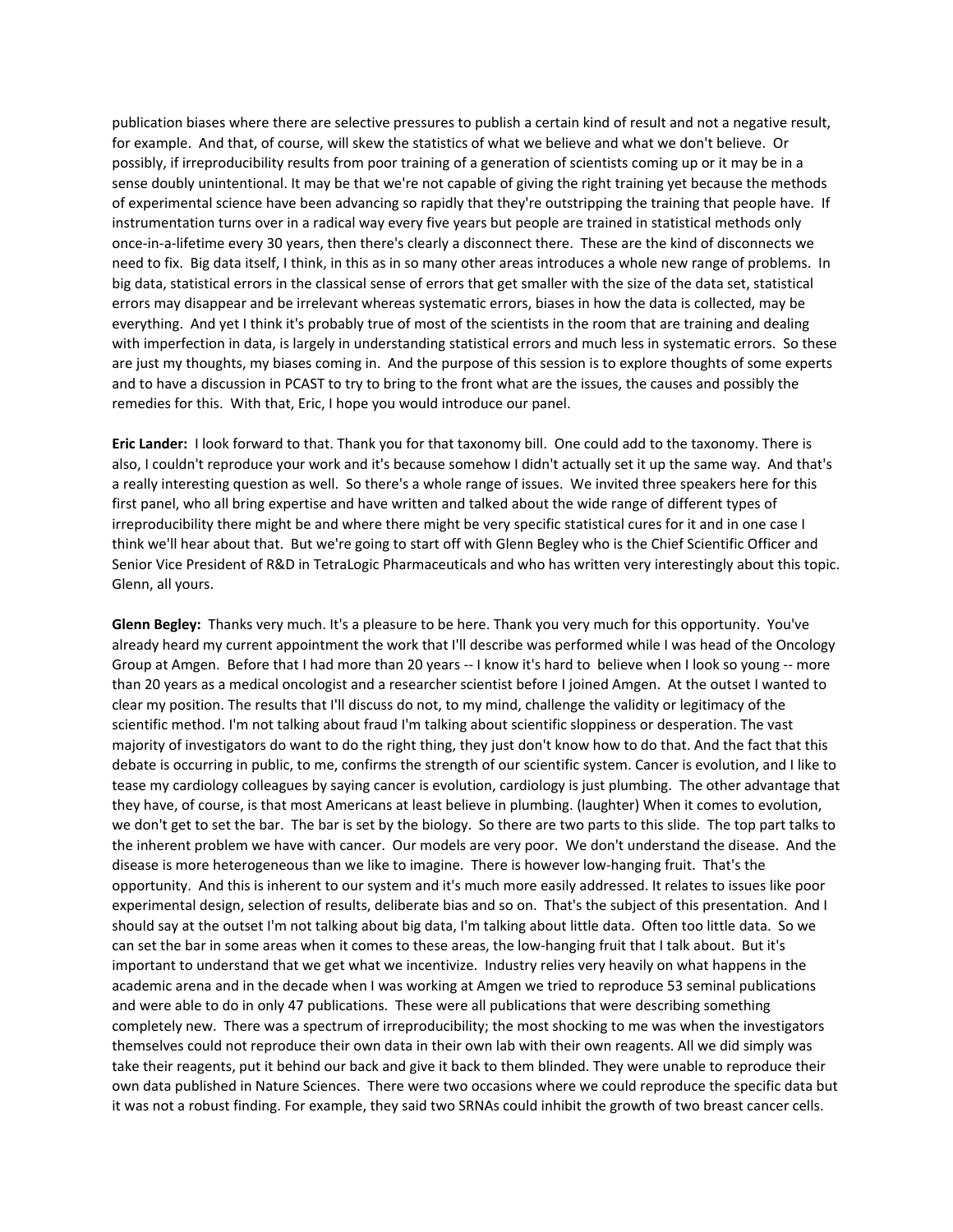We completely reproduced that. But when we looked at 20 breast cancer cells, the finding was not robust so that was not sufficient grounds to take forward a drug discovery program and I recognize that's a subject of assessment. And there were many examples of data selection where investigators chose the experiment that they wanted to illustrate the point that they wanted to make and ignored the other data that was actually to the contrary. These studies ‐‐

**Eric Lander:** How many there were of that first bullet where the investigators themselves was unable to reproduce with their own reagent?

**Glenn Begley:** At least a dozen.

**Eric Lander:** So a dozen out of those 53 you think fell into that category.

**Glenn Begley:** At least, I don't know the precise number.

**Eric Lander:** The majority, you would say, fell into the other category of it was reproducible with the reagents but not generalizable?

**Glenn Begley:** There were two examples.

**Eric Lander:** Only two examples so the others you don't know what category they fall in.

**Glenn Begley:** Correct. But in every situation we tried to get the reagents from the investigators and as often they would comply. And then when we tried to reproduce the experiments in‐house we were unable or we generated our own reagents. For example, if there was a small molecule inhibitor they had used we might have used a more selective small molecule inhibitor that we had generated in-house. So, as I said, the data that was most shocking to me were the dozen or so examples where the investigators themselves could not reproduce their own data. So this has had substantial impact, principally in terms of the opportunity cost because we spend so much time working on things that really have little value. The papers have, some of them have spawned secondary papers. Some of these papers have been cited thousands of times and had hundreds of secondary papers. And many clinical studies have been initiated based on this work. Unfortunately, Amgen's experience is not unique but a health indicator about 80% of the time they were unable to reproduce published literature and since then both AstraZeneca and Novartis have come out publicly, and others, saying this is also their experience. So in my view this is driven principally by our current incentives. It's a systemic problem. It's not localized to one or two laboratories, it's across the whole field and it's principally because careers are built on publications in top tier journals. This is what drives grants, fame, promotions. The top tier journals want simple compelling stories and positive results are rewarded. There is little recognition of the value of negative studies and there is a positive reward for finding the result that a reviewer wanted because that will guarantee publication in the top tier journal. The investigator and the host institution, to my mind, are ultimately responsible for this. However, the greatest likelihood of change is going to come from the journals and the granting agencies raising the standards for publication, raising the standards for grant applications. So as I reviewed these papers, there were typically six areas where publications failed. Typically they were almost never blinded. The results typically a seldom complete, shown in their completion. I'll give some examples. Experiments were typically not repeated, positive and negative controls are typically excluded. Reagents are seldom validated and statistical tests are inappropriate. I'll give you some examples. So we published the first paper and I received a desperate e‐mail from a post‐doc saying please reveal the 47 papers because I could be working on those papers. We couldn't do that because the investigators constrained us with confidentiality agreements in place. What I did do was took the top three papers off my disk at that time and analyzed them as examples of what we're seeing in the literature and these are examples but my allegation that if you pick up any issue of Nature Science on sale you'll see these every week. So the first question is were the studies blinded? The graph on the left shows pyknotic cells. This is a highly suggestive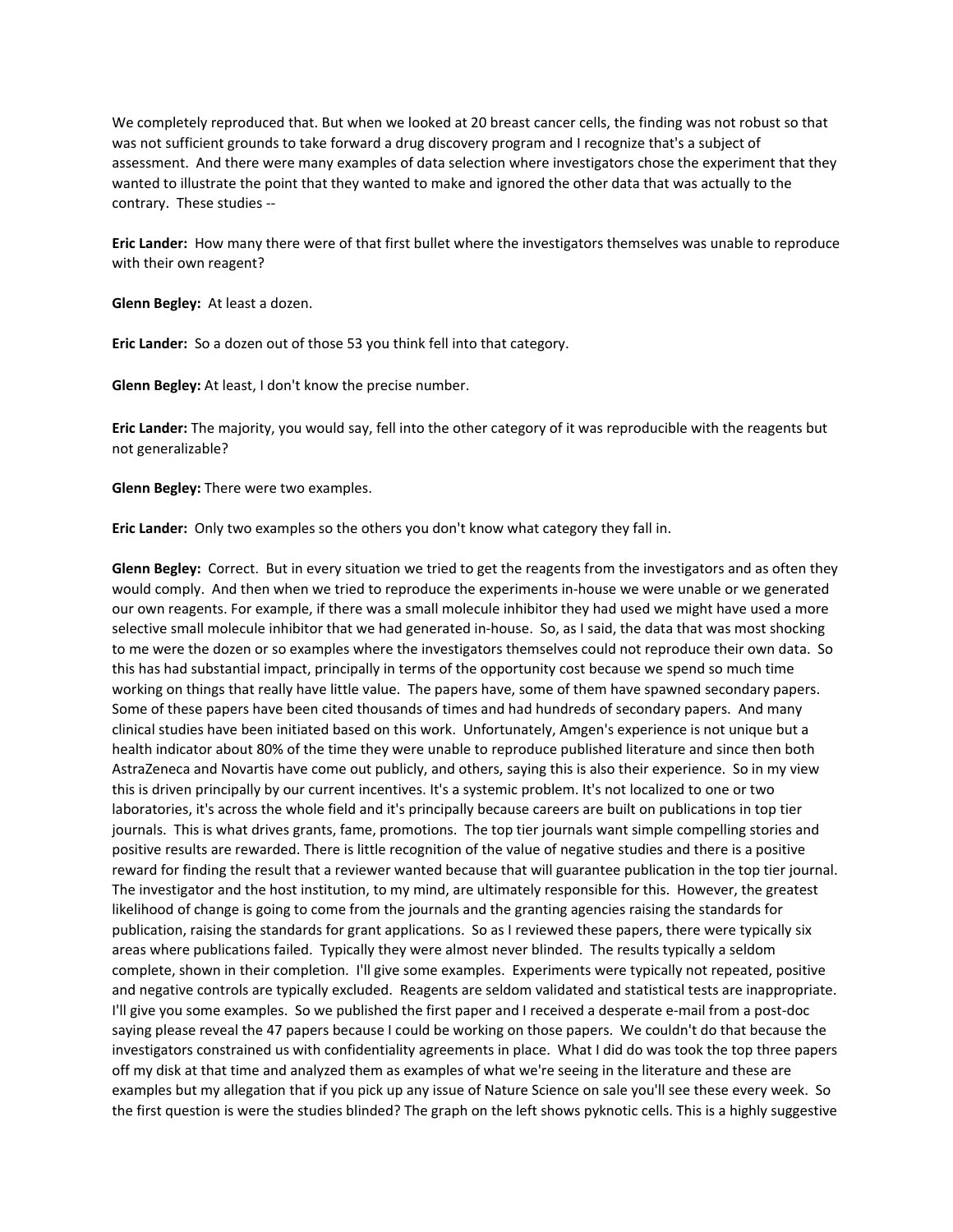assay simply counting the number of dead cells in the hematoxylin and eosin stained field. It's impossible to do this without it being blinded. It's not surprising then that the investigators found the difference they wanted, the orange bar is different to the other bars. The graph on the right is from a cancer cell paper in 2012 and they were counting metastatic deposits in the lungs. You see two arrows but we've got no idea whether the others areas that were obvious to all of us were counted or not. This is an example of something that has to be done blinded. In the absence of blinding it's not surprising that they got the result they wanted which is shown on the graph on the right. This is from a paper where I've just simply taken two different figures from the same paper. This is a western blot. If you look, for example, at the top panel the graph on the left is supposed to show the EGF receptor the panel on the right has got at least three or four bands. This is from the same investigators, the same lab, using the same antibody. If you look at what's highlighted at the very bottom you can see that the graph on the left, the doublet is of similar intensity, the graph on the right, the bottom band is less intense. And if you look up and down fourth from the bottom you can see on the left there's an only singlet. On the right they are doublet. These are from the same antibodies by the same investigators in the same paper. And it's hard to know whether or not these experiments were ever repeated. There are no size standards on the gels. We don't know if the antibodies were validated and so on. This is from the Nature Genetics paper that was on the top of my desk. You can see on the graph. This was a Kaplan‐Meier analysis. In the blue, four animals that died in the green five animals have died. Of course if you actually look at the data that means two and a half animals died at about day 45. (laughter) two and a half animals died at day 50 and one has to wonder whether or not this was actually read by the co-authors, of which there were ten, the reviewers and the editors. This is published in nature genetics the same paper. It's in color so we know it's true. You can see here that the blue curve and this is a xenograft study, they are measuring tumors. And this looks good until you actually look at the axis. This is tumor size percent. What we would typically expect in an assay like this is a three or four fold change not a 40% change. If we had a 40% change between animals I'd be happy. The errors here are frankly unbelievable, it's impossible to measure tumors with that degree of accuracy and we don't know how many animals were actually examined. Here's another example the graph on the left shows another subjective assay counting viable cells with the crystal violet assay, the errors are almost invisible. Frankly this data is just not believable. In addition, this is cell proliferation which should be expressed on a logarithmic scale not a linear scale and if you do it mentally probably all the curves won anyway. The graph on the right shows another example from the cancer cell paper of tumor growth and, again, the errors are frankly so small it's unbelievable. This data just cannot be believed and we don't know how many animals per cohort. This is from the Nature paper in 2012. There are four figures labeled in this paper showing there's 100 fold increases over control. Clearly what the investigators meant was 100% but it doesn't matter that says 100 fold. You take this at face value there's 100 fold difference in these curves. And again you have to wonder whether or not this paper has been read. This is a perennial problem in the literature. This is from a group that used the Pfizer molecule that's a MET and an ALK inhibitor. They acknowledge that it's an ALD inhibitor but say that data is not important they don't need to show it to us they fail to acknowledge there are 16 kinases inhibited by this molecule and the entire focus of this paper is the MET because that supports the hypothesis they want to support. This is immunohistochemistry from those same three papers. The figure that you can hardly see is from the cancer cell paper. That's supposed to be showing cell surface expression of MET. I frankly can't believe that was published but that's from the paper. The Nature Genetics paper below, the second panel from the bottom shows a polyclonal anti‐peptide antibody with no controls demonstrating that that's legitimate. The Nature paper claims on the left that they were using KRAS, a specific antibody against KRAS and that was the basis for their immunohistochemistry. Actually, to their credit the Santa Cruz data sheet said this should not be used for immunohistochemistry. Were the statistical tests appropriate? This is another tumor xenograft assay. Again, this is unbelievable. This data is just not believable. But the point here is the statistical test should really look at the area under the curve rather than comparing these two points. So my conclusion is we have a systemic problem. Our system tolerates perhaps even encourages these behaviors. The principal responsibility rests with the investigator and the host institution and to my mind I'm disappointed that the host institutions have failed to take this on aggressively. Patients deserve and certainly expect more. I would like to acknowledge the people that actually did the work that wasn't me and a number of colleagues that encouraged me to proceed with these and my recommendation is that investigators and institutions who bear the principal responsibility should insist that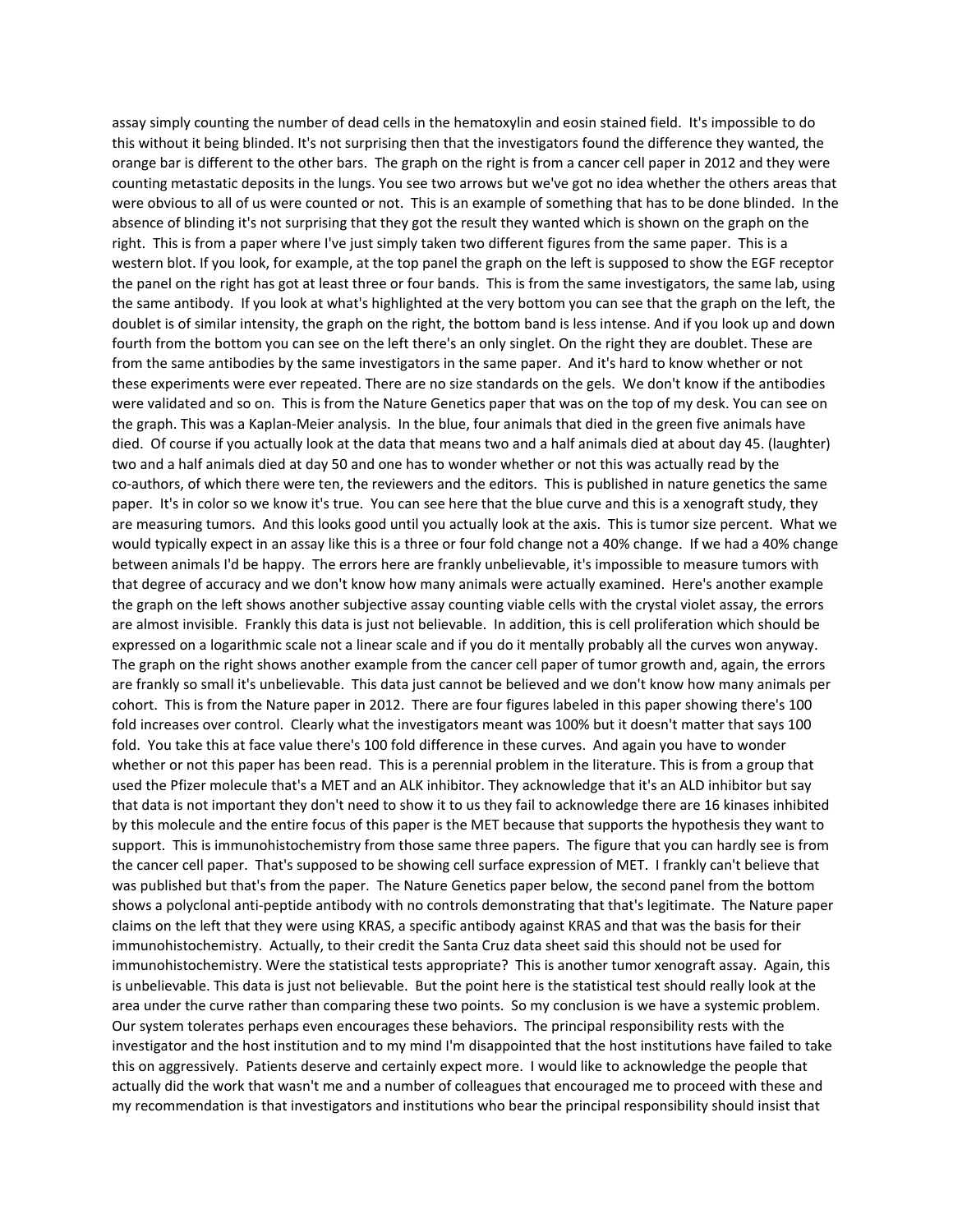studies within their departments are blinded, all results are shown, we shouldn't have western blots where we crop out the majority of the gel and only show the band that you want to show. Experiments should be repeated. We should see positive and negative controls and reagents should be validated and we should have appropriate use of statistical tests. Thanks very much.

**Eric Lander:** Great. Thank you. Next we'll turn to Donald Berry Professor of Biostatistics at University of Texas, MD Anderson Cancer Center who, I suspect, will also touch upon things having to do with cancer but probably more broadly.

**Donald Berry:** Thank you, Eric. And thanks to Glenn for saying some things that I don't have to say. I'm going to talk about a number of things, and I'll just hit the highlights in my ten minutes. Regression to the mean. These papers, most of the examples of irreproducibility have to do with regression to the mean. So let me say a little bit about that. This is an artificial distribution. It's a bivariate normal sample for a bivariate normal illustrating the effect. The X axis is the first experiment. The Y axis the second experiment. They're marginally the same. They're correlated, correlation is 50% in this example. And you think, well, if they're the same distribution, just flipped, that the line of confirmation equals initial must be the line that we should focus on, but that's not the line that we focus on. We focus on the regression line. The regression line is what do you expect in the second observation given the first observation? And that's always shifted down. You see rather dramatically in this example. If you focus on the three statistically significant first experiments, they're not statistically significant in the second experiments. There's nothing, no fraud, no nothing, this is just the ubiquitous issue of regression to the mean. So just to show that a bit further, if this is the ellipse of data, regression is not the main axis of the ellipse. It's where you touch the vertical line that is it's the expected value of the second observation given the first, and it's a ubiquitous effect. It's the real placebo effect. Almost every example I know of the placebo effect this is it. If you're into baseball, the sophomore jinx is simply the regression to the mean. This is an example, and there are other examples, this guy made his career in the depression in looking at companies and seeing that companies tended that were doing well tended to do poorly or less well the next time and vice versa. And so he assumed that that meant that we're converging. Carl Galton who discovered regression to the mean who looked at the heights of fathers and sons so tall men tended to have tall sons but not as tall as themselves and correspondingly on the short side. That would mean we're all converging into a particular thing. Remember, I said that the marginal distributions were the same. It doesn't happen. So this book, the triumph of mediocrity in business, was just completely wrong.

In cancer, we have the worst phase three record. We build -- well, none of the records are that good across the therapeutic areas. These phase three studies are built to have power 90%. You think maybe 90% success. Not so. The failure phase three is usually is at least partly in every case because of a bias selection of phase two trials. We take those trials, those drugs that look good on the basis of phase three, and go into phase two and go into phase three. And there's an inevitable regression to the mean. Eric Lander:

**Eric Lander:** When you're using the word bias, because there's lots of people watching this on the Web, you mean not intentional bias but it looked good in phase two and it was a little bit lucky it was looking good in phase two because of the distribution, you took it forward and it was actually worse in phase three.

**Donald Berry:** Yes. It's not intentional. I agree completely with Glenn. These are almost always, this is just ignorance. But it's possible to understand that bias. And here's an example. This was a stroke trial. The only information I had is my prior distribution of stroke therapies which if you know anything about stroke they've been greatly unsuccessful. If you take that into consideration and read the New England Journal of Medicine article on something called Saint One. This was an experimental agent in stroke, it's statistically significant P value .038 and powered the next study whose power is 80% to see the same result that they saw in the first study. And they increased the sample size a bit. And it was powered at 80%. My probability of success based on just this New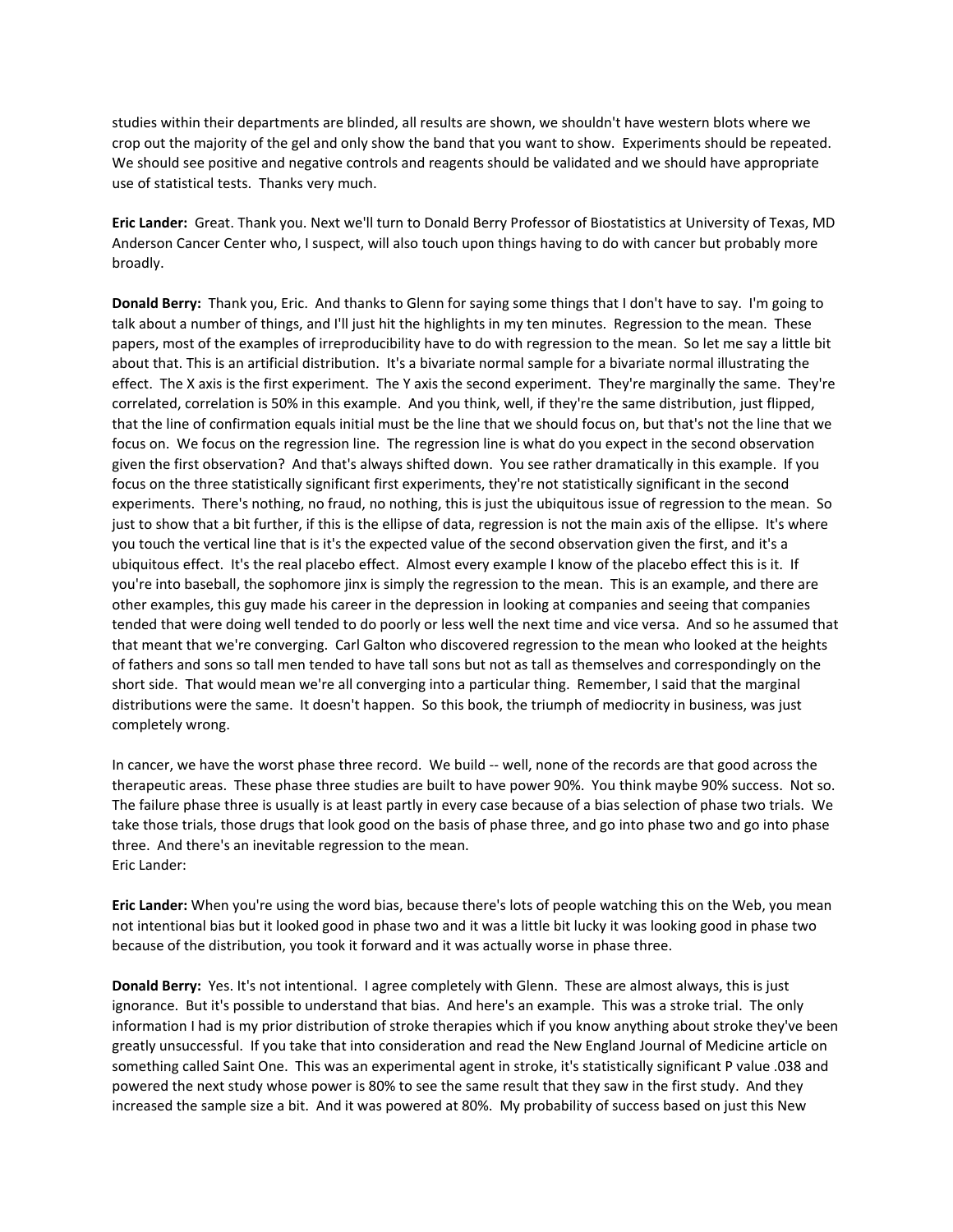England Journal of Medicine article in the first study was 10%. 10%. In comparison to the 80%. And, of course, it failed. And one of the things I'll tell you is that in any kind of study, the things that are untold are probably more important than the things that are told. And you may ask yourself so what is Berry not telling me now. Here's an example where I've been successful, but I tell you there are many examples like this. This turned out in a second study much to the chagrin of stroke investigators as well as the company. placebo actually beat the experimental agent. Multiplicities. So I want to give you an example. I took a study and looked at 20 markers, 1500 women with no positive breast cancer. I then -- so 20 doesn't seem big. But if you take the number of possible combinations of the 20, there are over a million. And big, sometimes is two. We don't know how to handle even two markers in many circumstances. But I took, I had a protocol. I took 20 markers and I selected on the basis of their prognostic ability, and I built the recurrent score using Cox regression and I got wonderful results, statistically significant highly so. If you further divide into quartiles and you see many papers that do this very thing, I got great predictability. Highly prognostic. The punch line is that my markers were complete random. White noise. I just made them up. I just listed distributions and I picked the ones off and I'm able to get this amazing predictability. Of course, in any confirmation study it's going to be not borne out. The good news is I had a protocol. I could go back and I could say how likely was it I could see this; I could adjust my P values accordingly. I want to say a little bit about the process of learning when journals consider papers, for example. So this is -- this is my prior distribution. It's in some circumstances it's appropriate. Somebody starts out looking at a particular phenomenon like MET, for example. My prior probability distribution of their effect size, there's a big spike at zero. And the investigators would acknowledge this. But some hoped it would be possible. The X axis is arbitrary. Suppose you do a modestly powered study. The probability in view of that spike at zero, the probability that it's going to be positive is small. 5% in this particular example that I did. But if it's positive, then this is the distribution that you see. This may be surprising to you, you get a statistically significant result and the probability dropped from 90% to 45%. It's still huge. The probability that it's null is still huge. That's one of the reasons we insist on confirmation. If you do confirmation, if you do another study the same, there's some good news here. You do mostly get rid of this null hypothesis probability and there's a shift in the effect size. So it's looking more positive. That brings me to my final slide, I wrote a paper in Multiplicities in the JNCI and I ended with a list of recommendations for investigators and for journals and leading the list is you have to have a protocol. Stat analysis plan where you say this is what I'm going to do and you do it. You indicate to the reviewers and the readers any analysis you specified that you didn't do. And you keep a log of the actual analysis. Sometimes you have to go beyond. You can't be completely constrained by the protocol but you have to say, you have to tell everybody what you did that wasn't in the protocol. And why you did it. And keep a log of the actual results and there are a number of other things here on which I gave advice. But my ten minutes are up so I'll stop there. Thank you.

**Eric Lander:** Now our third speaker. This is great, we have very different views about what are the questions of irreproducibility, what are its causes and Daniel MacArthur is an Assistant Professor, a geneticist at Harvard Medical School at Mass General Hospital and an associate member of the Broad Institute. Daniel.

**Daniel MacArthur:** Thank you very much, Eric. My background, as Eric mention is human genetics and genomics. In this presentation what I wanted to do is draw some lessons from the history of my field to the more general issues surrounding scientific reproducibility. In particular what I wanted to focus on was the history of the field of the genetics of complex traits and complex diseases; these are things like Type II diabetes and rheumatoid arthritis where many different genes and environmental factors converge on causing risk of these diseases. I think it's safe to say that prior to about the mid 2000s the genetics of these traits was more or less a scientific baseline in the sense we had done thousands of attempted association studies and each case starting with targeting testing of a variant that was considered to be biologically plausible normally, testing those in hundreds or smaller numbers of disease cases and control samples and looking for frequency differences. Again many thousands of papers have been reported showing associations between genes and these diseases and almost none of these actually consistently replicated. So the challenge that was facing the field was firstly, and this I think was perhaps not widely understood within the field, was that most allegedly biologically plausible variants have absolutely no association with disease and this arises from the fact that our intuitive understanding of biology is actually not that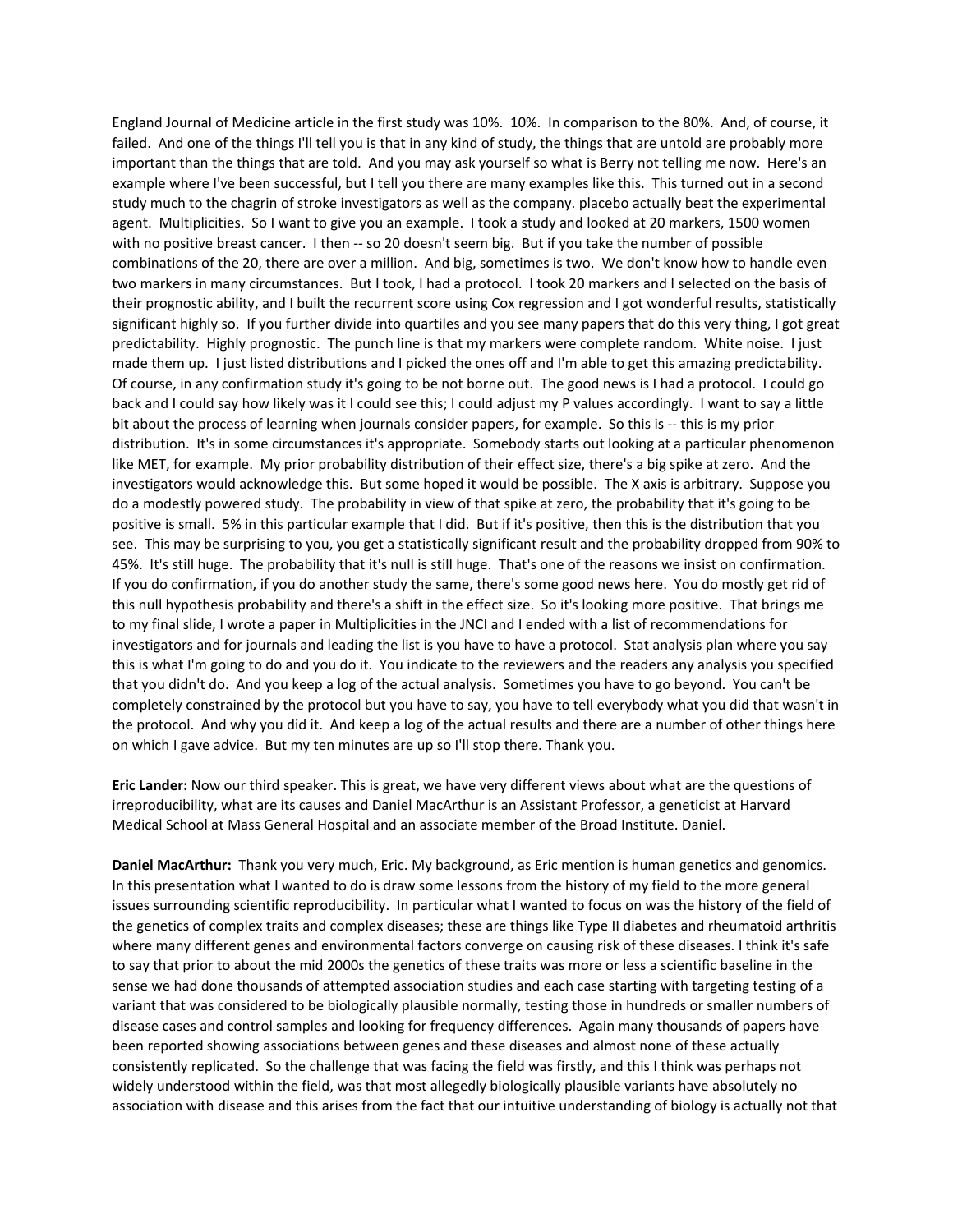great. So we have very weak ability to generate a confident prior probability that a given region of the genome is actually associating with disease. And that combined with a number of challenges in study design to produce this plethora of false positives. Firstly, as I mentioned, the studies had typically small sample sizes, sometimes in the dozens, typically in the hundreds of samples and that increased the probability that false positive associations may arise by chance. Secondly, they're often unmeasured biases so systematic errors arising within the data that were unable to be measured using the techniques that were used in these studies and these would involve things like population structure where there was a difference, for instance, in ancestry between the disease cases and the controls. Typically these studies had no requirement for independent replication built into the system. So there was no confirmation, which was mentioned is a critical step and actually validating that a result is correct. And there were many opportunities for what I call cryptic multiple testing, In other words there were many researcher degrees of freedom in which there were opportunities for researchers to try many different protocols of many different analysis plans and stumble on one that was accidentally statistically significant and publish that one. And of course, these combined with publication bias which was mentioned, the tendency for only those studies which came up a positive result end up in high impact papers to produce this astoundingly large number of completely false positive associations. So in the mid 2000s the situation changed in this field, and this change was driven by firstly a technological advance. The development of cost-effective high through put, genome wide genotyping arrays that for the first time allowed us to look at tens of thousands or hundreds of thousands of common markers throughout the genome and genotype those in hundreds or thousands or even tens of thousands of samples. And secondly we began to understand the patterns of human genetic variation through projects like the Hapmap project led by Eric and others. And these two advances combined suddenly allowed us to begin doing what we call genome wide association studies. So these are scans in which we take many different common variants, typically hundreds of thousands common variants scattered throughout our DNA, we then test these in unbiased fashion typically looking at thousands of cases and controls at least in the beginning moving up relatively rapidly into tens of thousands of samples and over the last couple of years into hundreds of thousands of samples. These association studies have been astoundingly successful at least in terms of identifying variants, albeit typically a very small effect that are robustly associated with these complex diseases. So the replication rates for genome wide association studies turns out to be extremely high. This is a very different situation than what we were in in the first stages of this field. So I wanted to illustrate the successes of genome wide association study using a particular disease. This is a slide I borrowed from Mark Daly. This is an inflammatory disease called Crohn's disease what this plot shows is time on the X axis and on the Y axis we have a number of specific or independent regions of the genome which have been shown through genome wide association studies to be associated with this disease. And as the size and scale of these genome wide association studies increased we were able to dramatically increase the number of independent regions that were linked to this disease so here starting in the low thousand of cases and controls to begin with moving up to high thousands and finally in 2012 a very large meta analysis led by Lukia Austins that resulted in the discovery of over 160 different regions of the genome associated with this disease. So what this graph shows is that, firstly, we can actually find many alleged regions of genome associated with these diseases using this approach. But most importantly these results are also extremely robust and replicable. So if we go back for instance and take the 32 variants that were reported to be associated with this disease in this first 2008 study by **Jeff Barrett et al.** and look at those same markers, look at those same markers in our much larger 2012 data set of 75,000 samples, every single one of these markers is confirmed and all of them are more significant than they were in the original study. So this process is extremely successful at actually finding true and replicated associations. So I wanted to draw some more general lessons I think from the success of GWAS to ways in which we might be able to approach improving reproducibility in science as a whole. The first is, and this has already been mentioned, is the importance of designing and performing very well powered studies, studies where we actually have sample sizes where we have some expectation that these actually give us the power to identify a variance with a realistic effect size and this requires doing formal power calculations up front. Secondly and to some extent this shows my bias here I believe where possible it's often advantageous to start with unbiased scans of data. These might be looking at all the genes in the genome or all the common variants in the genome or many different chemical entities and then pursue the results that stand out at the top of those distributions for further analysis. That comes across with extreme caveats which I'll add in the next slide. But this result is often much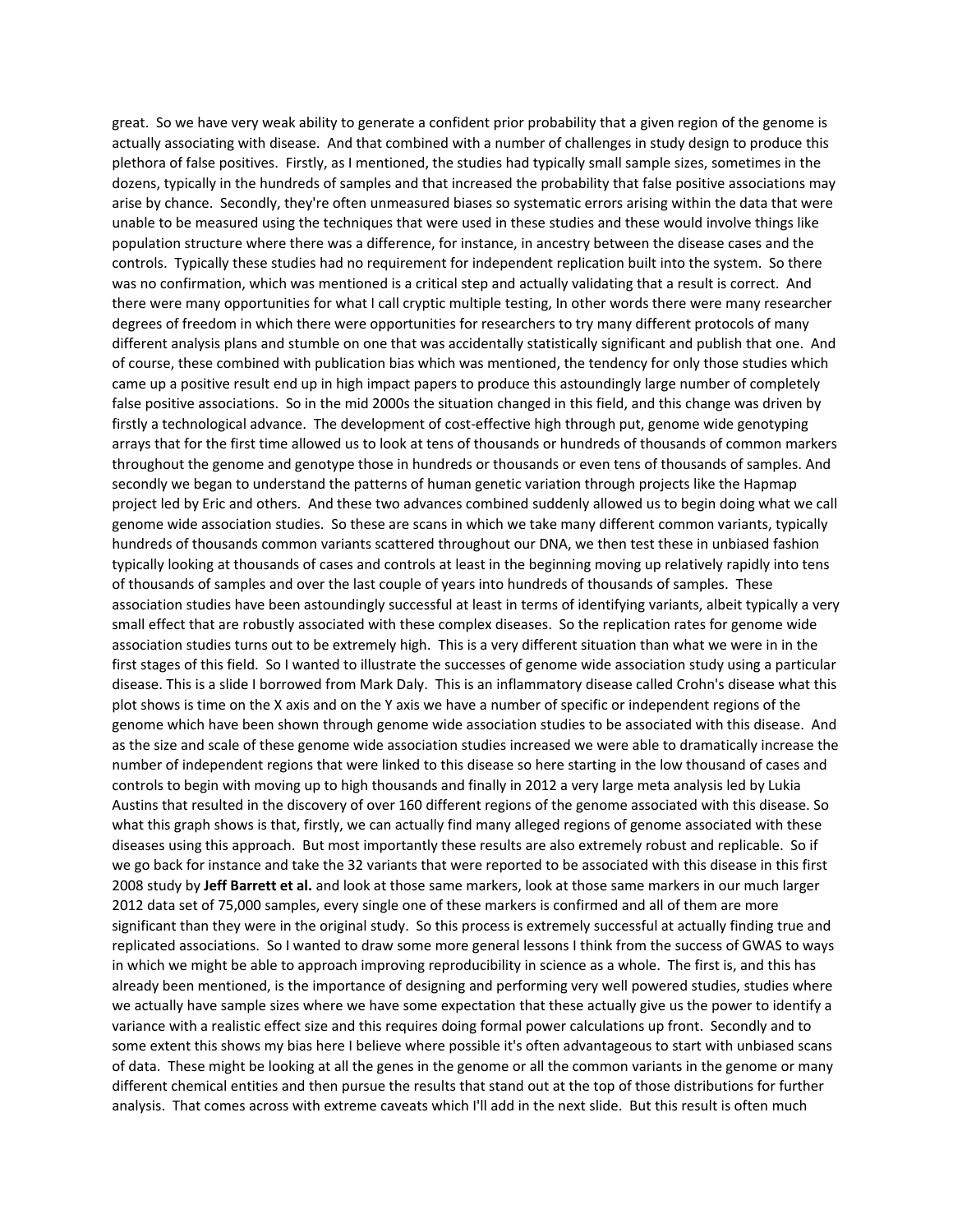more successful in finding true associations than entering a data set with very strong and well framed biological hypothesis. Another lesson is that it's important to leave very little room for post-doc analysis of data. We need to establish consensus on statistical approaches and very rigorous and well laid out protocols for performing analysis that gives no room for the researchers to redefine their analysis post hoc and find analysis that gives them significant results. In the GWAS field it's also critical that raw data, and the software that's used to generate those results are available to other researchers. And finally I think an underappreciated benefit of the GWAS era is that it pushed the sheer scale of the numbers that were required to find associations pushed us all to work in consortia and as a result of work by many different groups together first we had access to many more samples and secondly it was now no longer the case that a result that was pushed out to publication had only been seen by a single lab. Now there were many analysts who had looked at the raw data, there were many different labs that discussed that data in conference calls and that was an opportunity for internal peer review to identify systematic errors and misinterpretations before they reached publication. I mentioned the value of doing unbiased scans, I think it's worth emphasizing these unbiased scans raise a new set of statistical challenges that we face in the genomic era. When we don't start with hypotheses but rather sift results from complex and noisy data sets we face the challenge that it extracts outliers from such a noisy distribution and will also enrich for biases and artifacts. So understanding and removing these artifacts from data firstly requires a deep understanding of the classes of error that arise from any technology that we are using in that particular analysis and will often require manual spot checking and many different approaches to visualization and secondly this has already been flagged. The critical importance of validation using an independent technology. So we can't rely on the first results that emerge from any genome wide or large scale scan, we need to go forth and validate those approaches using a separate and orthogonal technology. I'll skip through this slide in the interests of time but this slide focuses on the need I think for a more nimble approach to discussing scientific results. And in particular moving towards approaches such as preprint archives and four that allow opportunities for post publication peer review and give us an opportunity for robust and real‐time discussion of controversial scientific results. So I'll finish then with specific recommendations. So I'll finish then with specific recommendations,touching I hope, on some different recommendations than has already been mentioned here. The first is I think there are many fields that lack the strong statistical consensus that's emerged within the space of complex disease genetics, I think there certainly is room for standards workshops that bring together domain experts as well as statisticians to define consensus protocols that can be adopted for widely used techniques. The second is funding creation of software that makes it as easy as possible for people who are relatively new to large scale data sets to actually deeply understand the error modes that arise within those data sets to perform quality control and to understand when significant errors have emerged. The third point which has already been touched on is to mandate across the board the availability of the raw data that was required to generate those results as well as all the protocols and the software and code that's actually used to generate those data. Second to last, there's a huge importance to large scale collaborative scientific approaches to understanding large scientific problems and I think this comes with benefits both in terms of scale and also the internal peer review that I mentioned. And finally currently there's very little career incentive for scientists to engage in post publication discussion of papers in an open forum. I think anything we can do to provide career incentive for scientists who are actively engaged in discussion of controversial science will benefit the community as a whole. Thank you.

**Eric Lander:** Let me thank the whole panel. That was an awful lot crammed into about 30 minutes, which was what the plan was, and thank you very much for the careful preparation and wide range of subjects. Our pattern on PCAST is that people raise their flags to be acknowledged to talk and I'm looking around and I see Dr. Press has his flag up. Jim, I've got you. Bill.

**Bill Press:** So not coincidentally, the three panelists are all in biomedical‐related fields and that's where I think this problem has shown itself as most acute. But it exists in other fields and other methodologies. So I wonder if the panelists could sort of go up a level and think about a couple of different examples. One example might be a field that is nowhere near establishing standard protocols and in which the use of statistics is largely exploratory. I was much influenced years ago by John Tukey, who was a very unconventional statistician, but who firmly believed that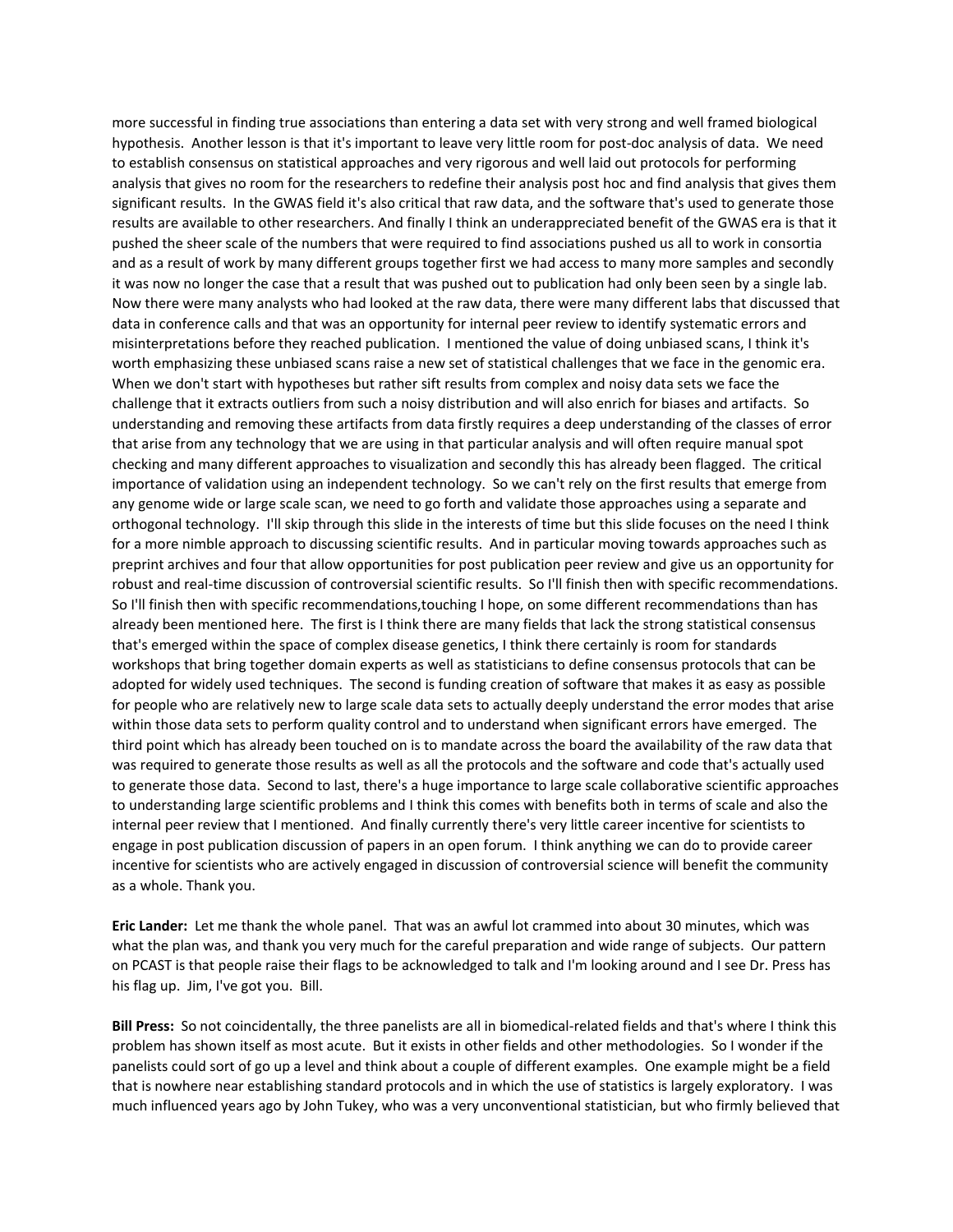it was possible for an investigator to be sufficiently self critical and self honest to be able to not specify protocols in advance. And I wonder, was he kidding himself or is there room for that. As a different question but also looking at different loci, what about computational experiment, where the issue is not reproducibility in a narrow sense that if I get the exact same code from you and I run it I'll get the exactly the same result, but the argument is about modeling errors in the code that can be quite deeply buried and quite sophisticated. So any thoughts on either of those issues?

**Donald Berry:** With respect to the last point, the famous Duke example that did involve fraud but the code that was used was then used by the NCI to try to duplicate things. And it turned out to be that every time they ran the code they get different answers. It was written in a very unstable sort of fashion. So even if you get the same code, you can get difference answers. But I disagree with Tukey. I think he's a great statistician and great scientist. But unless you -- in my old age I'm convinced that unless you write out what you know in advance, you're so -when you see the data, you're taken by the data and you think this is real. The data are telling me it's real. But it's probably not. And you've got to put it into context. And in GWAS, you've got to put it into context or you're not going to get anywhere because of multiplicities and the huge data are going to kill you. So I think you have to specify in advance what you know and then, of course, do the things that Tukey would do to do the exploratory stuff. So he named the field exploratory data analysis, which is incredibly important but it's exactly that. It has to be confirmed and exploration is not sufficient.

**Eric Lander:** Other flags. While people are thinking, I will ask, there are a the range of different topics that have come up. There's true irreproducibility. You do the same experiment again. Maybe with the same reagents and the same cells. And you don't get the same answer. I'd love to use the word irreproducibility for that. There's non‐generalizability. That's a very different sort of thing. The inhibitory RNA that you used worked just fine but the next three don't. That may be your ill‐advised to use just that one or two but your result was reproducible it just isn't generalizable, or it worked in this cell line but doesn't work in five other model cell lines. That's a series issue, it deserves its own name. Very often I think some of the points being referred to is that the conclusion that's being drawn is not justified. So you think this is a specific antibody that does something, well, it doesn't it recognizes 20 other proteins. So it seems to me that a taxonomy of what the problems are could be really helpful because these are all important problems. And simply whether the results are right or wrong, whether the data are available, just in ancient days when we had a limited amount of space in the journal you might trim all those blots and now with the Web all the data could be there. So I wonder if you guys can help us think about for clear thinking on these various fronts we see an example, which is the best structured case, genes predicting risk of disease, where there's little risk that the causality runs the other way. The genes are there before the disease develops. In most other models it's going to be much messier as to which way causality is even running how various problems could screw up your model. How should we taxonomize this space to be most helpful in thinking about solutions? All these things deserve solutions I'm sure.

**Glenn Begley:** Can I comment? I agree with what you've said. Personally I don't have a problem with the result not being generalizable. My perspective is discovering drugs to help people. So it has to be a robust result upon which you can build. But if the paper says two I and look at another 20 that's okay I don't frankly have any problem with that. It's not robust enough to build a drug discovery program but there's nothing wrong with that, to use sort of a moral term. So I'm happy with that. I don't like titles of papers that are overreaching. So very common the investigators use a single cell line and the title of the paper says we've cured ovarian cancer. That deserves a separate name, too. That's scientific exaggeration to achieve publication or whatever it might be. But that's actually, there may be nothing wrong with that either in the sense that the data for the single cell line is correct but it doesn't help the world to exaggerate and blow that out of all proportion. It's certainly not good for patients because I've sat on the other side of the table on a Monday morning when on the set over the weekend these papers were published and the patients come in and they think their ovarian cancer is going to be cured. Patients deserve better. So I think what you've said is exactly right. And irreproducibility is different, it comes in many different flavors. And each of them I suspect, likely has a different solution. If I could choose one solution, I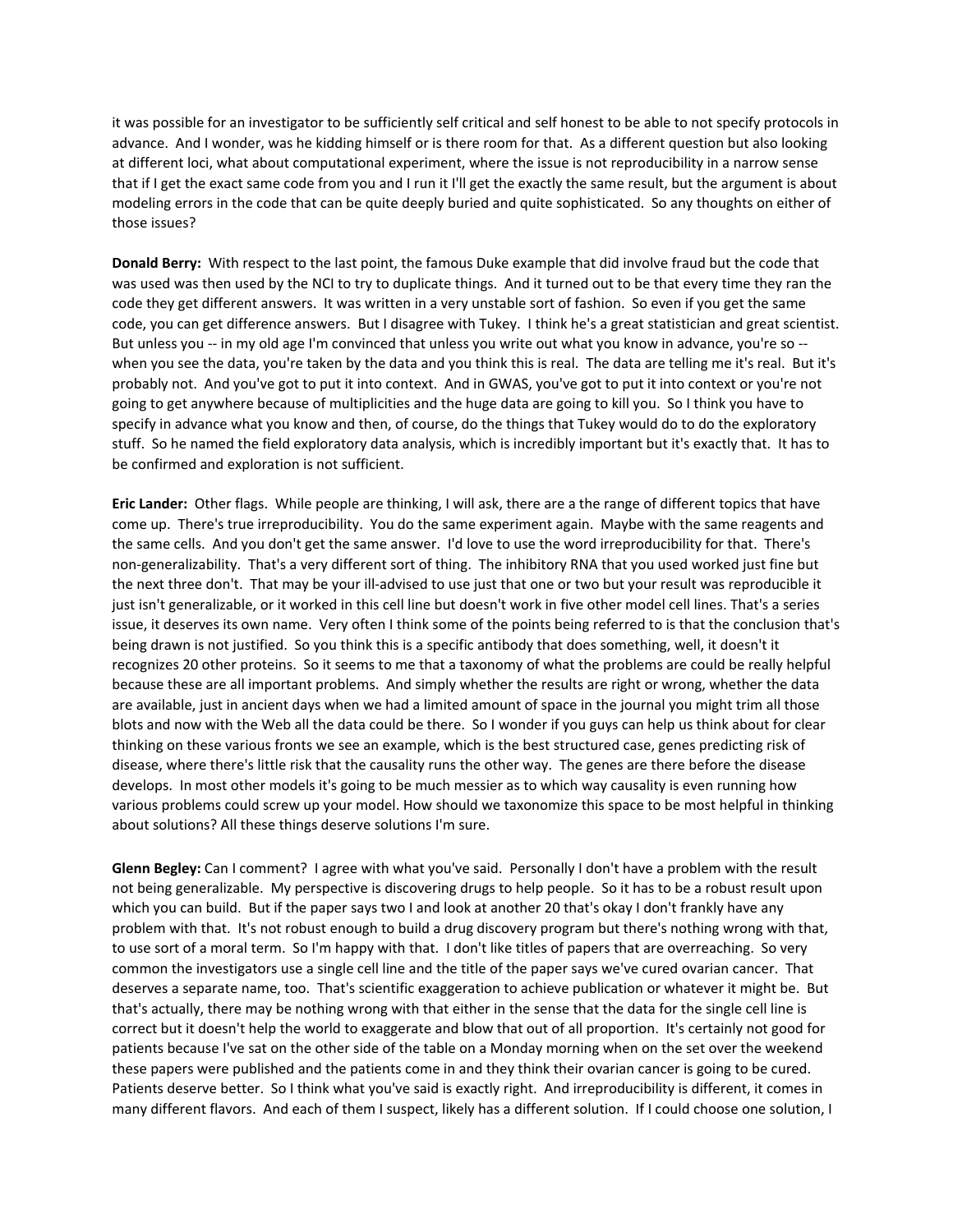think it's got to be education. Because I fundamentally believe that people want to do the right thing and every investigator with whom I've spoken wants to do, they want to contribute. They want to see cancer cured. And oftentimes they just don't know that the data selection that they're using is not legitimate. People have told me things that if they thought it was really wrong, they wouldn't have told me. That's not the case. I think training is very important in terms of helping the next generation understand what the issues are. And I agree we shouldn't lump them all together because there's a spectrum of irreproducibility.

## **Eric Lander:** Other panelists here.

**Donald Berry:** In terms of taxonomy, I don't have a great handle on it. Some of what you described, Eric, is heterogeneity and understanding heterogeneity so the different cell lines you expect to get differences and we know in cancer, half of all cancer papers start out cancers is a heterogeneous disease then they assume it's homogeneous. (laughter) So I think it's critical to have that understanding of heterogeneity both with respect to within cells but also going from cells to people. In terms of taxonomy, I think the first use of the irreproducibility, i.e., reproducibility issue was a professor at Stanford who had post‐docs and he had a post‐doc this year that had to spend the first year reproducing the last year's post-doc's results. So writing down what did you do and how did you do it so that you could have, if not the code, at least the algorithm. So starting there, in terms of statistical reproducibility, I've learned through the last few years that when I go back and try to reproduce something I did. I can't do it. Why did I take the logarithm? What else did I do besides the logarithm? So having that sort of record, I think it's really critical and plays a role at least in some aspects of the taxonomy.

**Eric Lander:** Indeed, there's a movement called reproducible research for being able to embody in some persistent piece of software or environment, a complete description of what you've computed. Daniel.

**Daniel MacArthur:** I think we are getting close to reproducible research at least within the space of genomics and genetics, it's increasingly tractable there. I do wonder, though, the degree to which that's extensible to many other fields even biomedical research. So actually certainly when in a computational setting where all we have to do is lay out each piece of code in exactly the order in which that was applied to which data set it's feasible when it's a whole series of different cell lines that are stored in different freezers at different times, it becomes more challenging. Nonetheless we have to tackle what we can tackle and given my focus I think if we can push towards fully reproducible code that will go a long way towards solving some problems.

**Donald Berry:** In terms of that, can I. Let me address Dr. Press's question about outside biomedical stuff. It certainly happens. I gave an example in our exchanges before this PCAST meeting of two labs back in the 1990s that estimated the density of Charon, Pluto's moon, and they came up with greatly different answers but the standard errors were tiny in light of some of the things that Glenn was saying and completely different. And it was all based on their particular measurement process, which was obviously different. It turns out now today we think it's in the middle of those two so they were both wrong.

**Eric Lander:** I've got Craig Mundie and Ed Penhoet and Dan Schrag and I see Mario Molina is raising his flag.

**Craig Mundie:** I'd like to ask you to think a bit in the future as it relates to the how the presence of software, broadly defined, is going to contribute to more variability. People in science are often worried about the word of provenance of the experiment and the data but I would argue now that you have to pay equal attention to the provenance of every element of software in the system that you're using so that now that everything is based on micro processors those things all run software or firmware as it's often called. Each of these things represents something that can introduce variability from one to the next. And a lot of the scientists and also your own remarks tend to talk about the software I'll call it at the application level, which is the most direct manifestation of what you know into a codification in software. But you really are dependent upon this incredible array of software below that, the platforms the operating systems, the mathematical libraries, the actual chips themselves and how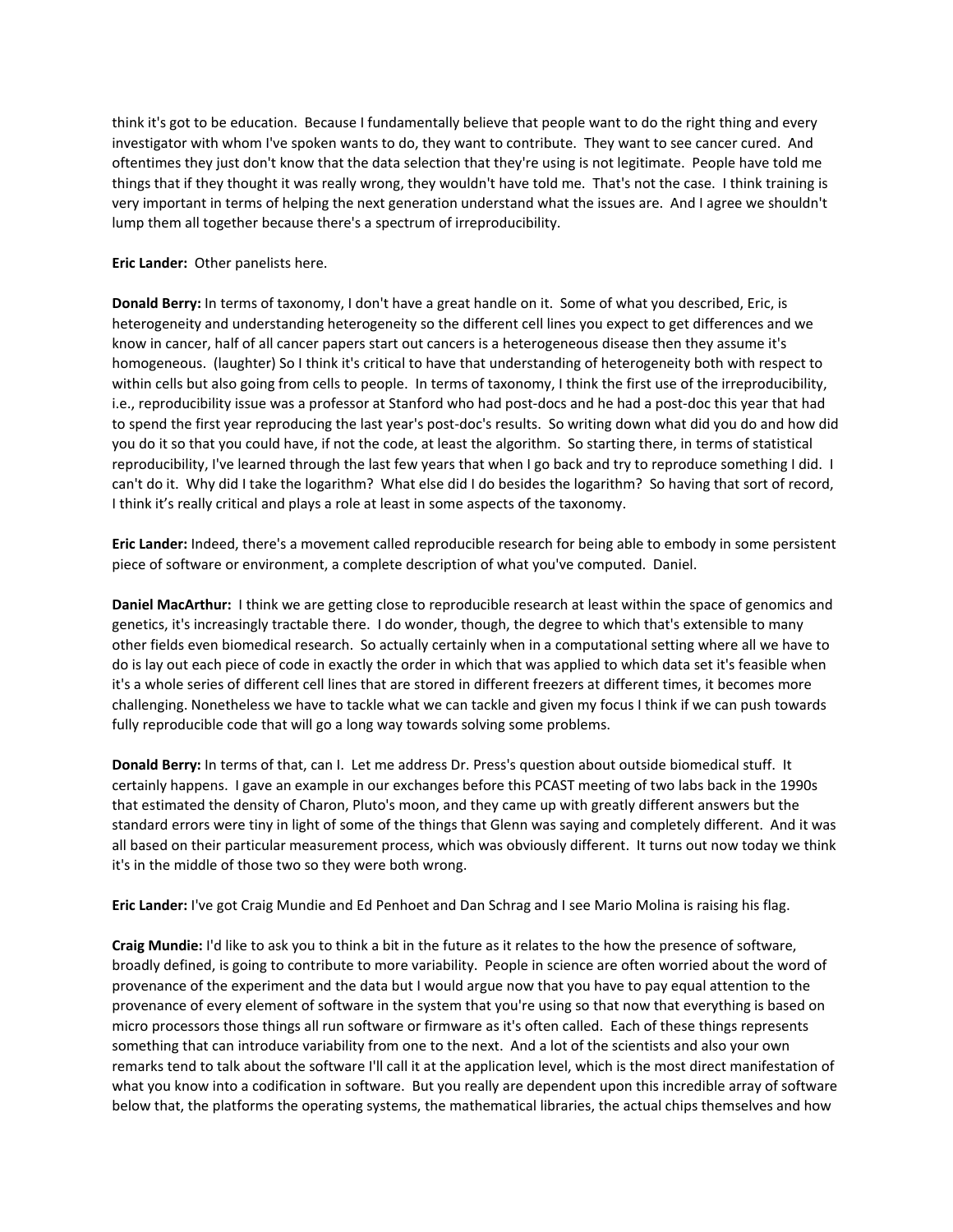they do computation. And as the data gets larger and larger, and these combinations grow, don't you think this is going to become more of an issue? And do you think that rather than just mandating the data and the app have to be made available, you actually have to hold the lab accountable for detailed collection and presentation of the provenance of everything in the system. And because so much of it is soft now, I think it's going to be much more challenging.

**Daniel McArthur:** This is definitely a manifestation of the generalizability point that Eric raised. It's certainly true we had nasty experiences in this area that the same pieces of software run on slightly different hardware architecture can give disturbingly different results. To some extent this comes back to developing software that is robust to hardware architecture and the challenge here is that this is typically the domain of professional software engineers whereas most software that's written in an academic setting is written by people, at least in my field, by people who come from a biomedical or biological background who entered into the software world without any formal training. I think what's required for this to happen, to really harden software against those type of problems is to professionalize software development to a much greater degree than we currently have that would require massive amounts of training, require making software fully available so others can take the same piece of code and generalize it and robustifies it and then we start moving in the right direction.

**Craig Mundie:** I agree with you completely. I also think it's more challenging insofar as we don't have a good way to create these cadres of professional people who are going to work in this area. And there's also a sentiment just because people can see the software they can determine its correctness. And I would argue that that's no longer the case, just due to the complexity and subtlety of the bugs.

**Eric Lander:** We're going to move along because we have a bunch of questions, we're actually about at the end of the period for this but we'll let this go on a little bit because the next session is on the same but we'll keep them concise. Ed.

**Ed Penhoet**: Two related questions. Your presentation, Dr. Begley, asks for some institutional responsibility for results. And I would like to have you explain a little bit further how you think that might work in an academic environment and it's related to this question about education in the field of statistics as applied, especially to molecular biology and related disciplines where education has been lacking in that field and where most universities departments of statistics and biostatistics are moving to the frontier not dealing with the sort of the more mundane problems of daily living and applying statistics to these areas. Do you have any thoughts about statistical services within the university environment and how you could accelerate the education process if we have to wait to train a whole new generation of scientist it could be a long experience to do that? And is there a model that could be useful to draw on, or Dan, in your case, where did you guys access your statistical power or your statistical algorithms that you used within the university system, outside, how did that work.

**Glenn Begley:** So if I can comment on the first part of your question. I'll leave the second to the others. The first part of question institutional responsibility. I think that the institutions have to my mind been tardy in beginning to address this problem. I think that there's a significant advantage to them were they to do so. They could save money first by the patents they filed many of which will not stand the test of time. That immediately would save them money. In addition, if an institution could put a stamp of approval on a particular patent, then I know that the venture capitalists and those that would be willing to take that forward in terms of additional discovery and turning it into a drug would be much more confident that that had been independently replicated. I immediately see value in terms of the institutions addressing this. I also think the institution should hold their staff accountable. The institutions are willing to bathe in the reflective glory that comes from a top investigator publishing in a journal like Nature and happy to have the interviews on television so on but when it turns out not to be nonreproduced the institution seldom stands up and says, okay, the person that was promoted to professor maybe we should think about taking them back a step or two. The institution to my mind has got significant advantages if they take responsibility in this area which I think they have. And finally education. The institution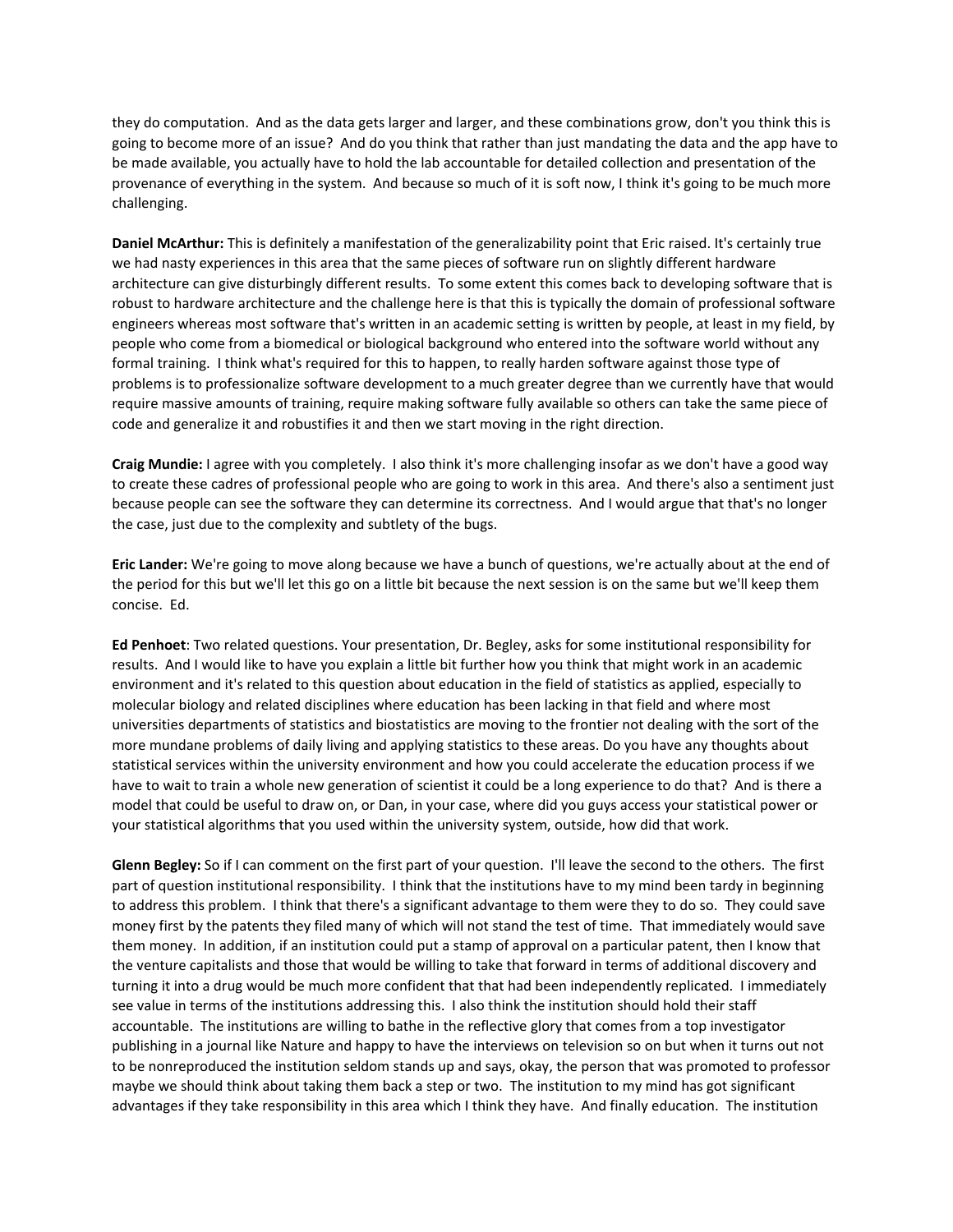should be committed to making sure that the post-docs and the Ph.D. students within an individual laboratory are being appropriately trained so that they can teach the next generation in terms of the appropriate application of the scientific method.

**Eric Lander:** All right. I've got next Dan Schrag.

**Dan Schrag:** Thank you. So I want to focus on, sort of get it to the big data question because what you're talking about, Dr. Begley, is really seems like it's just data analysis. I'm interested in this question of selection bias. There's robust ways of dealing with multiple stages of selection and updating your priors and changing your statistical tools. It's shocking that people don't know how to do that. I'm a geologist and in the earth sciences, there are some analogous problems like looking at 10,000 tree rings and picking the 100 that correlate most with what you're looking at and forgetting to update your priors on that. That's an analogy to what you guys do. But in general when you are looking at the history of the earth you can't do experiments. You've got to read the record and there's a question of quality assurance on your measurements, but that's a separate issue. In general, you can't do reproducibility. You have to look at what's there. And I actually think that's a better analog for what we're dealing with, with big data. Big data you're not doing, you can't reproduce the experiment. You're talking about massive data sets where you are automatically selecting subsets of those data, probably multiple stages. And it seems like there are challenges in making sure that those pathways of selection are carefully described so that the statistical tools you're using are appropriate and not inflating the significance of the results. I'd love to bring this discussion into the big data category, if you could think about that.

**Donald Berry:** So just a point about can't reproduce the big data. You can. In this statistical analysis sense, for example, it's well known that a standard approach is to split the data in half and look at this half and build a model and try to confirm it on the other half. So I think you can reproduce. The issue of the -- surprised at people who can't do that. And commenting on the education, the problem is really who are the educators. The senior scientists are the problem. They are not the solution. And it's a culture issue with the statistics in getting people so that they learn from this and the young statisticians are just as clueless as the senior scientists.

**Eric Lander:** And the senior scientists are the problem as I understand it because they're not native to any of this world of big data. They grew up in a very different world where the data is in their lab notebook and lack any instincts for ‐‐

**Donald Berry:** And the utility ‐‐

**Eric Lander:** They believe in reproducibility but good science is mostly about figuring out all the ways you're fooling yourself inadvertently not intentionally and usually you try to get those before you publish it. You don't, somebody else gets them for you. But good science is mostly just killing very attractive hypotheses and if you weren't brought up with big data. I'm just struck across biology that people who are not native to large amounts of data are extremely careful about the antibody but not necessarily careful about how many hypotheses they might have been testing.

**Donald Berry:** But Eric the utility is so different for senior scientists, they get the paper in Nature. That's wonderful if they have to do a correction they do another paper. (laughter) It's all in the utility structure.

**Eric Lander:** Maybe. I'm not sure that ‐‐ because I watch people be obsessive about the things that they know are problems. So even on papers that would go off to Nature and get a lot of attention, they can be utterly obsessive about the areas where they know there's pitfalls. Mario ‐‐

**Mario Molina:** I recognize I'm sort of part of the problem. But anyhow, my question or my worry has to do with the nature of the scientific method, you make a hypothesis and you test it and presumably you have experiments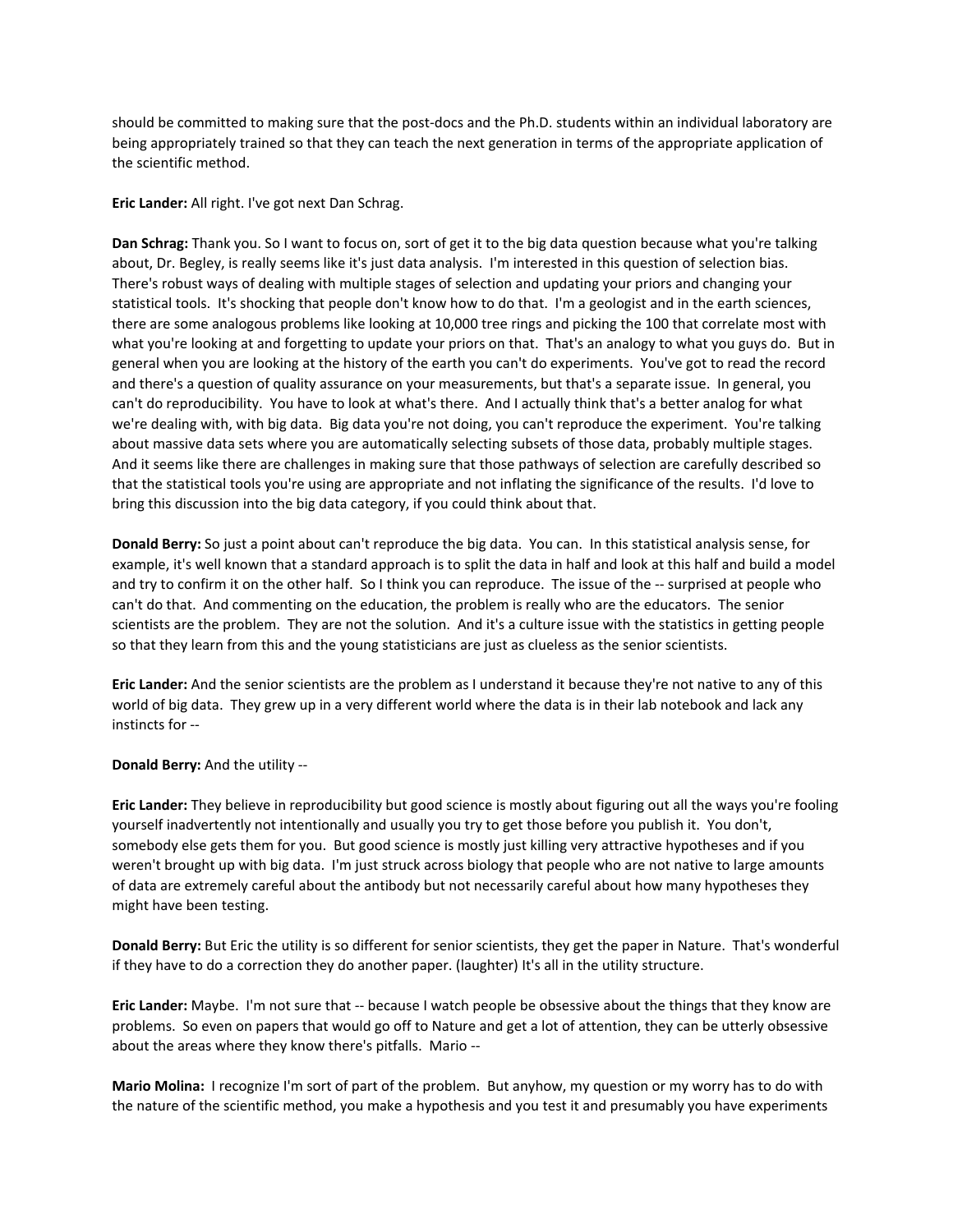that can tell you that your hypothesis is wrong. But to make the point. Let me use an example. It's Dan Schrag's similarity. And this is measuring the temperature increase of the planet. This has been very controversial. Lots of data, lots of statistics. And the conclusion presumably if you do the right kind of statistics that there's a slight temperature increase. But where science comes in, and that's my question to you, what part of that is missing, is to interpret it. First of all, there are other measurements, other than temperature, that support the hypothesis that the climate is warming because ice sheets are melting, all things are happening. It's not just a temperature measurement. But then perhaps more important you have this hypothesis. Why is this happening? Because the amount of CO2 in the atmosphere is increasing, it absorbs infrared radiation and so forth. So you have a whole scientific sort, how I put it, story behind the statistics. Okay. And then of course there's lots of people that try to disprove it, the consequences and so on. But you put the whole story together and there's no reasonable hypothesis that gives the same conclusions. So my question is can you go beyond just the statistics and understand perhaps in biosciences it's not always easy, but to tie it in with an understanding perhaps of the molecular chemistry perspective is this working or not. Does that matter or are you just looking at numbers or ‐‐

**Donald Berry:** No, you can't just look at numbers. In the world of big data, if you don't use the biology or the chemistry or whatever it is, you're lost. And so you have to build it in. But there are inevitably assumptions and modeling that can go into things and people can throw darts at you and say you made this assumption and I challenge that assumption. The big data issue just makes it critical for bringing scientists involved and learning as we're going.

I want to thank our three panelists here first.

[Applause].

# **Improving Scientific Reproducibility in an Age of International Competition and Big Data II: Editors**

**Eric Lander:** Now we're going to turn to the next panel. We'll quickly switch over we hope you'll stay for that as well because clearly if there's a problem our next panelists are responsible for solving it, because they put their reputation ‐‐ if an institution matters, it's their institutions that matter the most because they're saying they stand behind papers they're publishing and they've been adequately reviewed. Not to put too fine a point on it there Marcia and Phil. But we have the distinguished editors in chief of perhaps the world's two leading general science journals, Science and Nature and we appreciate that both of them have made time to come here and talk to us about their perspective on this issue. Their journals have been sifting scientific claims and papers for a very long time. It's always an evolving process and we're curious to hear how evolution is going. Phil is joined by Véronique Kiermer, who is the Executive Editor and head or research services at the Nature Publishing Group. Thanks

**Marcia McNutt: Good** morning, thank you for having us here. Thank you Bill for prompting PCAST to look into this very important issue. Let's see I guess I have control here. Okay. So by way of my background, I am not a biologist and I'm not working in preclinical studies. I'm a geophysicist, which is an observational field, primarily not lab. I spent 15 years on the faculty at MIT. I was also president of a 40,000-member scientific society. And I spent 12 years at an oceanographic research institute leading that and four years heading the U.S. geological survey. So I have some views on the various roles of university agencies funding agencies scientific societies and journals as to how they can variously contribute to the solution to this very important problem we're facing today. And I'll comment on that towards the end of my remarks today. So there's a spectrum of reproducibility and there was a special issue of Science that was published in December of 2011 on data replication and reproducibility, which I recommend to you all. And it talked about at the low end repeatability which is exactly what Glenn was talking about this morning, and that is can another group simply access the data, analyze it using the same methodology and obtain the same result. And that's one thing. And that is sort of what one end of what we'd like to see happen if the experiment is carefully documented, and then Glenn was also talking about the high end, the gold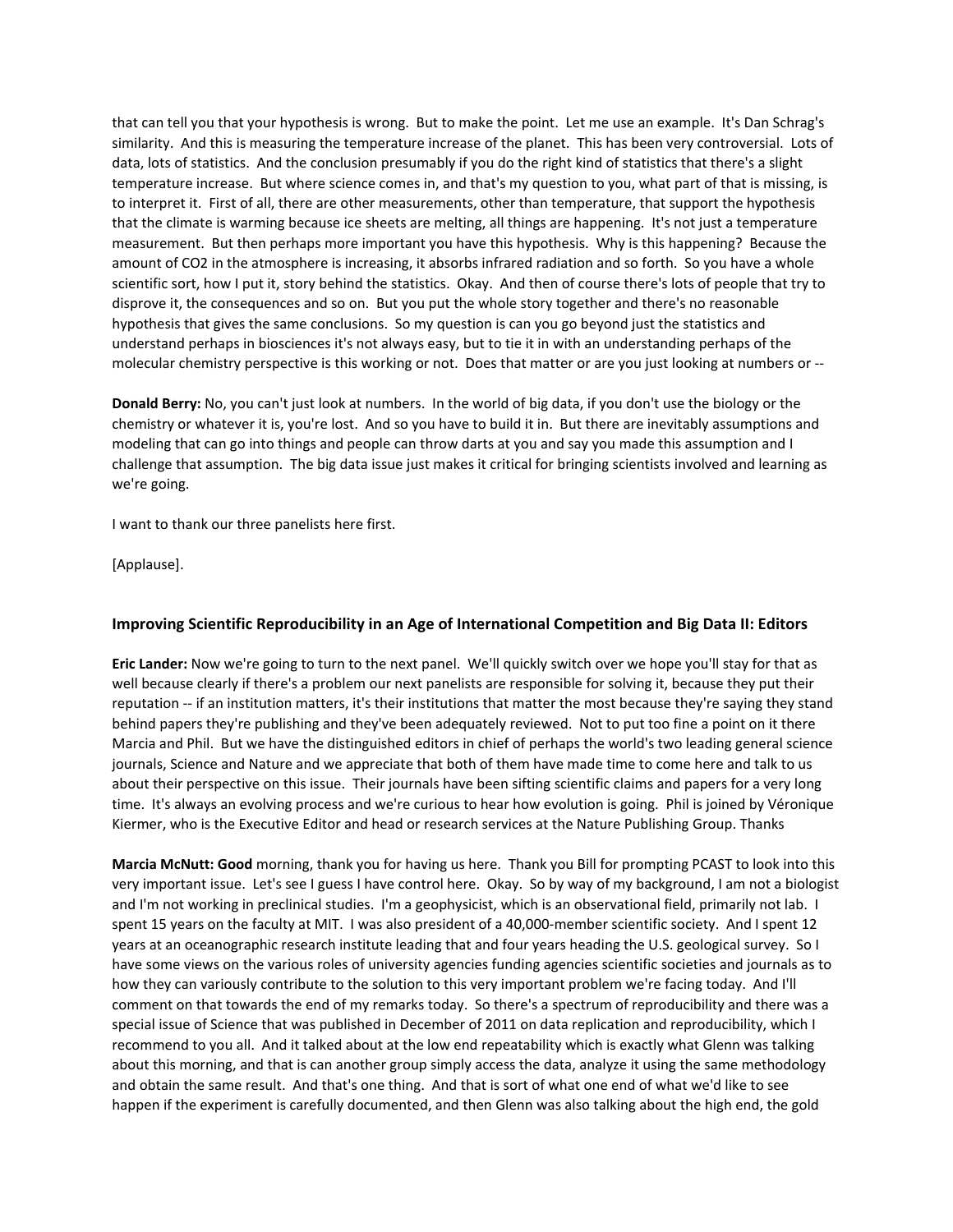standard of replication, where the study is repeated, start to finish, including new data collection and analysis using fresh materials and fresh reagents and obtain the same result. And he also talked about cases where they even used the same lab with the same reagents but were not able to obtain the same results. That would be replication not quite the gold standard. So you can see how you could get from a replication that wouldn't be quite the gold standard, but still not be able to do it. So everything from repeatability to total replication and all of that is within the spectrum of reproducibility. Now, as I said, I'm a geo scientist, and geo scientists have a particular challenge in this spectrum of reproducibility. We're never dealing with the high end, the gold standard of replication. You take something like the Tohoku earthquake which happened recently. This was an earthquake that, of course, was not only very tragic, but an important learning experience to learn about tsunami generation processes and about major earth processes. We can't replicate that earthquake. At best we think something like it happened a thousand years ago. We're not going to wait another thousand years to have an earthquake like that happen again. At best what we can do is take the data that was recorded and hope that another group can get similar results in terms of the magnitude of the earthquake, the suspected slip on the fault, the moment magnitude release of the earthquake, et cetera, but we can't repeat the earthquake. We don't have multiple earths that we can look at that we can try to have a control earth that didn't have that earthquake, and the earth that did have that earthquake. So in the geosciences, replicability is always a challenge. What we can hope to do is take the same data with the same algorithms and get the same answer. Now, there are many reasons for lack of reproducibility and we heard about some of those, too. One can be that in publishing papers, information is simply withheld. And there can be reasons for that. One might be that there's not enough space in the paper. Now, journals like Science and Nature have worked very hard to remove that as a barrier. Even though we have limited space within the print journal we allow unlimited online supplements for that. But sometimes the author simply doesn't deem it important. That's where the reviewers and editors need to step in to make sure that the authors understand that it is important. Another point that Bob Shrock raised with me recently is that sometimes the authors have tacit knowledge that the practitioner doesn't even know he or she possesses, sort of like the master welder or the master artisan, where they do something a certain way because they've always done it that way, and they don't understand that it is critical to the outcome that they got. Of course we heard from Glenn earlier that sometimes even the scientists who originally got the result can't reproduce it. So that doesn't explain all of the irreproducibility. But sometimes the best thing that can happen is someone from another lab comes in and observes your lab protocol, and says, oh, you do it that way. We never did it that way. And sometimes you learn about variability and experimental protocol which can be very important to understanding differences in reproducibility. We also heard an example from Dan this morning about systems not sufficiently known. So that not all independent variables are controlled and that can be a reason for lack of reproducibility and then of course the well known case of false positives where unfortunately I think that because people want to produce papers that are provocative, that are interesting and have results that are exciting. If they get a result that reinforces their bias as to how they think the system actually behaves, and it's a false positive, are they going to repeat the experiment? Unlikely. They are probably going to rush to publication before someone gets in ahead of them. If it's a result that they don't believe doesn't reinforce their bias then they'll probably repeat the experiment and then they notice it's a false positive. And so I think this problem with false positives is always about getting a handle on your own biases. And not allowing, if you're a laboratory scientist, your biases to get in front of your rush to publication. Because that's when the false positive is likely to get in the way of reproducibility. So what is science doing about this? Well, I published an editorial not long ago that announced a set of new initiatives to increase reader and reviewer competence in studies published in science. First of all, we're adding additional members to our board of reviewing editors from the statistics community with the help of the American statistical association. And that will help us get at this issue of has the data analysis been done appropriately, particularly in cases where there are particularly gnarly problems with the data analysis so that the board members can help us find good reviewers and flag those papers that need special help in that area. We're also going to be for preclinical studies which are the cases that Glenn talked about which have been the topic of recent concern, we are going to be asking all authors to assure us whether they have followed the NINDS guidelines which were published in Nature not too long ago. And those guidelines basically ask whether the author had a pre‐experimental plan for handling data, not changing the rules of the road on the fly. Whether there was a sample size estimation to assure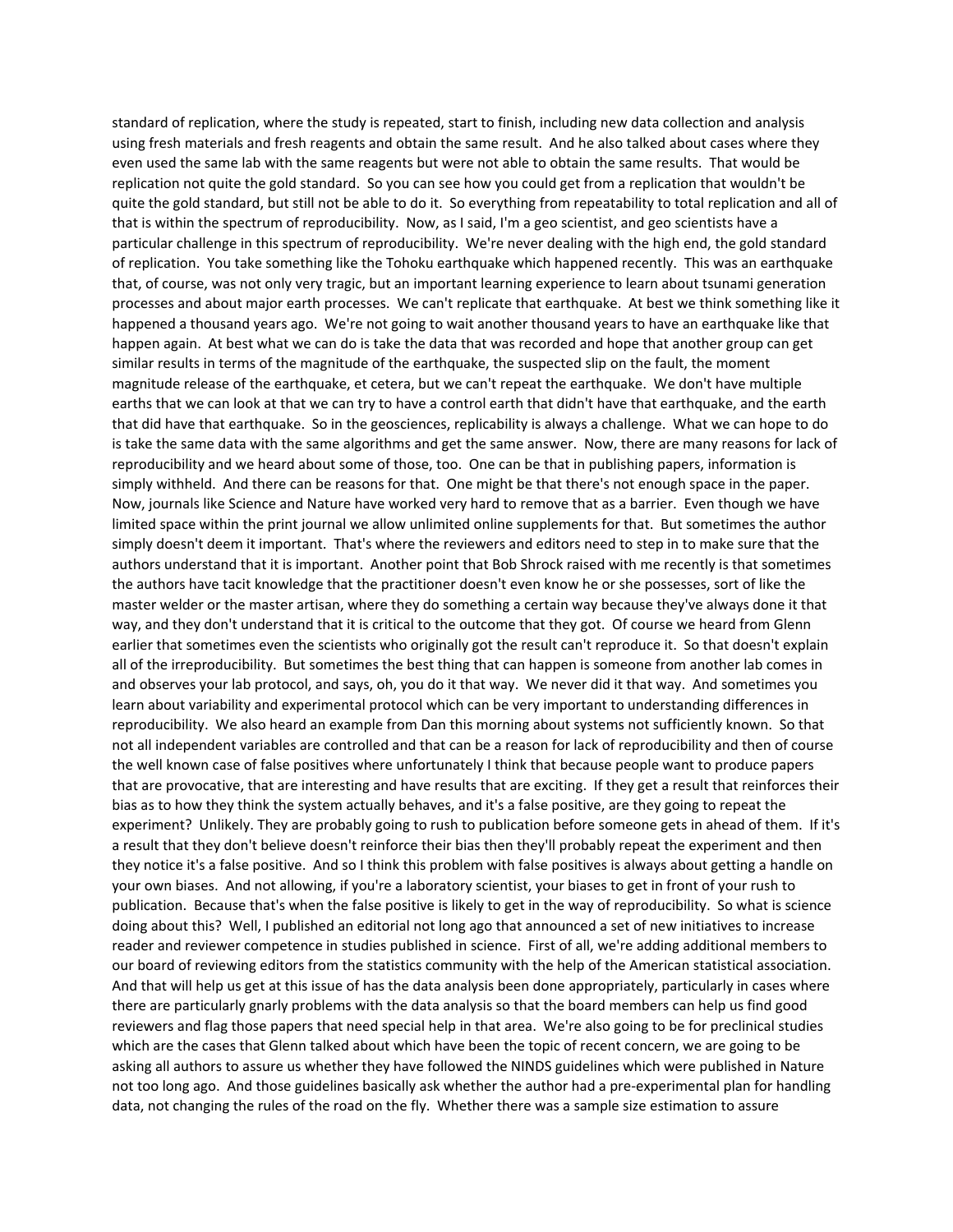appropriate signal‐to‐noise, did you need 50 mice, did you need 200 mice, et cetera. Did you have randomization in your sample treatment and was there blind conduct in the experiment. So that's fine for the preclinical studies but we want to go beyond preclinical because we honestly don't believe that problems with reproducibility are confined simply to preclinical studies. So for all studies, when papers are accepted to Science, we're going to ask our reviewers and editors to flag the papers with unusually excellent treatment of data and samples to have the authors volunteer to write up their approach in its general terms as reasonable. Hopefully that will actually be in the paper itself so it won't be a burden on them. Collect a compendium of treatments across all fields of science that will provide input for NINDS style workshops later in 2014 in selected areas. And those areas will be decided upon based upon the input we get from the authors. It might be field studies, lab studies, modeling, et cetera. We can sort of decide once we see what these best practices are. So we can hopefully come up with some best practices so we can propagate these NINDS best practices to other fields other than just preclinical and maybe even improve on the NINDS best practices as well. Now, going quickly through the various roles of these different groups prestigious journals have some leverage in enforcing standards because scientists want to publish there. But traditional journals are failing more competition from new publishing models. Open access, preprint servers, not all of which had the same requirements on authors for reproducibility. Journals are likely to be the first to know when research they published is not reproducible so they have an obligation to alert the scientific community. Science has always had a policy of publishing technical comments whenever we're alerted to problems with our papers. And we are going to continue to do that, and one of the topics that I want to explore in the future is more online access to longer technical comments that would actually be negative findings that would be adjunct to papers to allow longer commentary on negative results from papers we published. Role of universities. They're responsible for training future and current researchers in the scientific method in best practices to produce reproducibility. They can reward researchers who produce reproducible results and withhold rewards from researchers who produce non-reproducible research. I actually haven't seen the latter happen. And I'm not sure I've seen maybe the former happens, too, but it seems like there's more emphasis on publishing in high impact journals than what actually happens afterwards with the results in that. So anyway. Role of funding agencies, make panels alert to criteria for reproducibility at proposal stage as it needs to be part of the experimental plan. And has budget implications. You know, 50 mice versus 200 mice. Consider whether reproducing key experiments is worth funding, and preferentially support PIs that produce reproducible research. That should be very important. And role of scientific society. Consider honoring those who consistently produce reproducible research, devote special sessions at scientific meetings to the topic of best practices in reproducibility and adopt reproducibility guidelines for society publications like triple AS (AAAS) is doing right now with its publications and this needs to be a team effort very much. That's it.

**Eric Lander:** Marcia thank you very much. Phil.

**Philip Campbell:** Thank you very much for the invitation to talk about this very important topic. My predecessor, John Maddox, was once asked by journalists, I think how much of Nature is wrong. And he said all of it. You might just want to think about that as a starting point for this discussion. It's not a recipe for complacency but we know the papers are contingent. We know that journalism contains nuances on the truth so on. Sp we're very alert to the fact that what we do does not necessarily represent objective reality but an approximation to that. Ever since I've been associated with Nature, which started as long ago as 1979 we've done the same thing when selecting papers. We've simply tried to find those papers that we the editorial staff find the most interesting. That hasn't changed. What's changed over the last 30 years or so you guys, by which I mean the scientific community, have given us power that we don't necessarily want. And the reason I emphasize that is the big part of this problem that we're talking about is the incentive structure in science. Glenn mentioned that. And I think to look at the details of what we do is important. Because there's no sense in which we are complacent about our role in not helping the scientific community enough but I do want to make that general point. That the culture of science, the culture of science funding and the culture of institutions needs the attention of a body like PCAST just as much as the journals do. So here is one of the triggers of the problem in our minds the growth in formal corrections in our pages, note that there are retractions idling at the bottom but it's the corrections that showed to us that we had a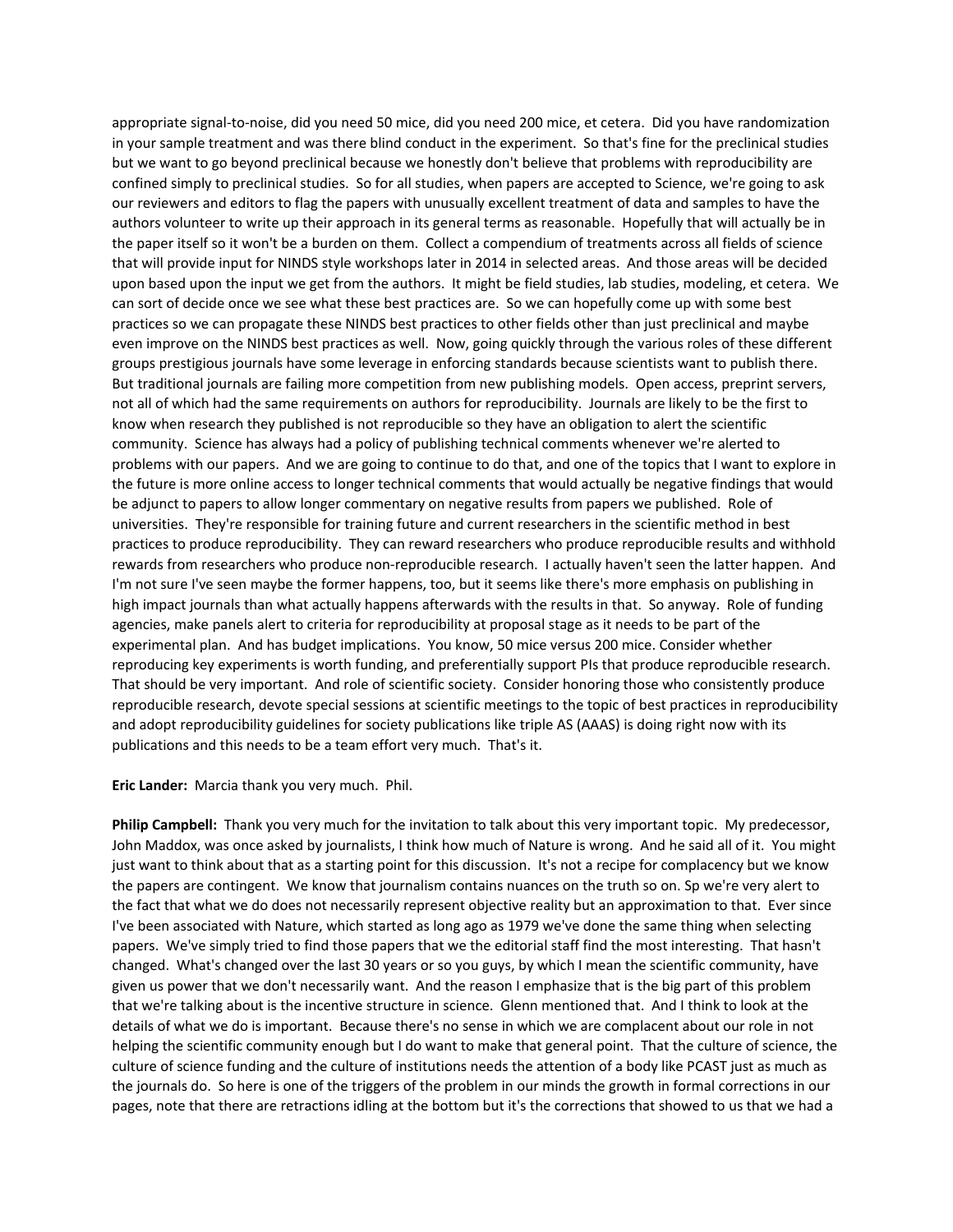problem in sloppy science as we saw it. And that plus a conversation I had with Glenn Begley in 2012 after he had published his first article in Nature with the Ellis, gave to me a sense that we really have to look at this seriously. I want to acknowledge also Véronique Kiermer who is with me who won't be giving a presentation but she's a biologist and I'm not. And a lot of this is biology, and she has played a very important role in our implementation of the policies. So I thought it would be good for her to be here in case that was helpful. So the growth in formal corrections, I'm not going to go through this list because actually we've heard a lot of the problems already discussed but you can be sure that our corrections reflect the problems you've heard about. I also want to make the point that although we place a lot of emphasis on mandates for data deposition, etc. and on reporting standards, the fact that you do that isn't sufficient. And this was just an example published by John Ioannidis who did a huge amount of good work, I think, in highlighting the problems of the sort we're talking about in Nature Genetics, which just showed how unrepeatable, even though the data was apparently mandated it was following the mandate in terms of deposition. In fact, when you got into the details it was problematic. So we have over the last one and a half years or two years taken some steps. So we did quite a lot of awareness raising, we participated in meetings the NDIS meeting. I called a meeting and given talks at the Academy of Medical Sciences, the Royal Society. There's a meeting coming up of the collection of science research councils in Europe, Science Europe where they'll be discussing this issue. We've published awareness raising articles you'll see the list in a minute I won't dwell on it. More importantly I think, we removed length limits on the online methods sections completely and we have found, incidentally, that the length has grown by something like 30% since we did that. That was this April of last year. We substantially increased the figure limits in Nature, there really was a problem as Marcia has referred to already and we improved the access to supplementary information. We agreed with a company called Fig Share that is co‐owned by our parent company to present data behind the figures as much as we can. And we are considering developing the author contribution statement, which I think can point the finger if I can put it impolitely of the responsibilities of the individual authors more than it does at the moment. We've appointed a statistical advisor and hired statistical referees and we published this editorial we did in 23rd of April, the checklist for authors, editors and referees just to show you quickly these are the articles we published that reflect the importance we gave to the various dimensions to this problem. I would draw your attention to the last one, which is one of the few that actually is cautious about this whole concern about replication. It's referring to the project that has been set up to deliberately replicate papers published in high impact journals and calls attention to problems when you set out to do that. That, I think, is a salutary thing to read. That's the editorial. You can read it for yourselves if you haven't. Those are the editorials that point out at the same time all of our relevant journals. And here's a checklist which I'm not going to go through but the figure legends statistics and general methods are dealt with, reagents, animal models, human subjects data deposition. Is this a complete answer from us to the problems to which we are contributing in the reproducibility question? Certainly not. We'll review the impacts of these measures we've taken later this year in spring. And exactly how we're going to do that we're still carefully thinking about because we do want it to be independently minded that review and also trying to look at some further measures, some of which have been referred to by the previous panel that we should be taking. We found the implementation of the reporting checklist to be onerous. The authors, referees, copy editors we've all had to spend time on this, both developing it but actually implementing it. We're not sure yet to what extent referees are paying a lot of attention to the list. That will come out in a survey we hope to do. Authors are submitting some papers with a checklist with our prompt many have embraced the source data opportunity we give them. And we have found an improvement in reporting but at the moment I say we haven't systematically studied it. For example, one of the measures we introduced in relation to animal experiments was researchers had to report what they hadn't done as well as what they had done. And so you can see in Nature Neuroscience in particular, reports of randomizations, blindings predetermination of sample size that's not been done to increase transparency. That I think is what we can claim to have achieved. We have begun to increase the transparency in terms of what the researchers did and didn't do. This is an example how we're making source data behind the slide available. Using making Excel data available so other people can go immediately and replicate what they're seeing at least at the surface level of the paper. This is just showing that we're now taking more trouble to show the uncropped image of blots. This is an immunoblot, but it's just one example, we haven't the survey how the practice is changing as a whole since we brought in an insistence as much as possible we do show these images.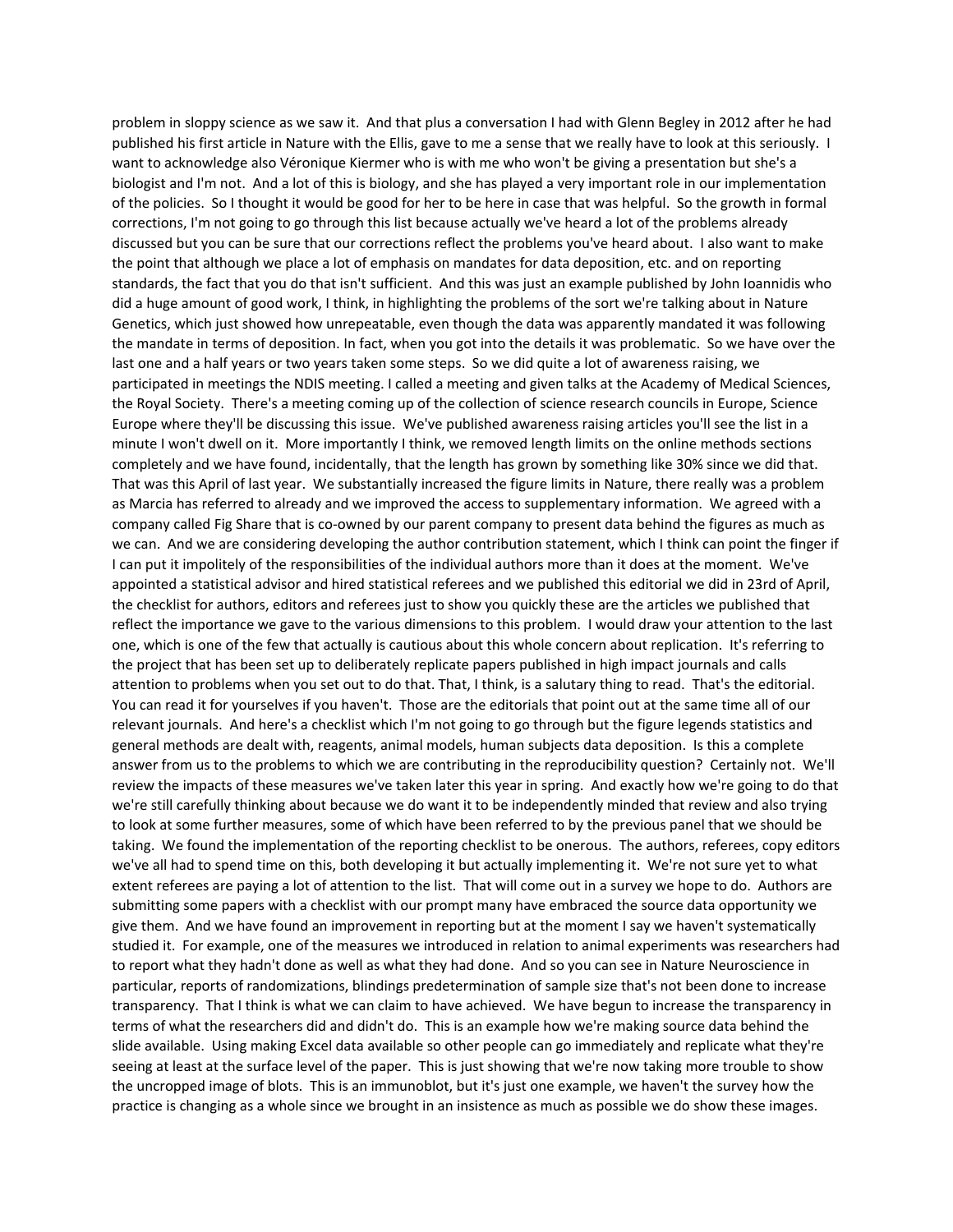There is attention needed on the question of cell line identity. This is a particular initiative that's out there by the community to try and require authors to validate the cell line that they're using. We are in the middle of ‐‐ we've certainly recommended that, and advocated that as something that authors should do but are not yet ready to mandate it because we're not convinced how practical that is, but as long as we're declaring the fact that that hasn't happened then for now we're considering that to be adequate. The author contribution statements informal and unstructured. They're non-templated. Could we change that, could we go for more detail, that's just a question we're looking at. We're working with organizations like the Welcome Trust and looking at that question. So now I come towards the end of the presentation, which is what are the underlying issues. So all the ones that are not in bold are things you've heard about. You've also heard about the ones that are in black. But those are the ones I think a lot much attention needs to be given. I'm delighted that Francis Collins and his deputy published in Nature this week in the latest issue the NIH response to this problem. With that there's no question that looking at what funders choose to fund and for them to be sure that what they're funding is a realistic deliverable, as it were, on the problem which can often be extremely fuzzy and unconstrained. That attention is crucial. We published the endpoint of the process, but the publication bias and where you can publish refutations are issues which are we do need to look at and we are looking at. The issue for IP confidentiality that afflicted if you like Glenn's study where he wasn't able to report the papers that he actually looked at in his initial paper. That's something that we can't do much about, but it is out there. And lab supervision I was tempted initially when all this started to relate this to lab size. There are certain laboratories out there that put a limit on how big or rather certain institutions which put a limit of something like ten on the labs they will support because they believe that once up get to a size beyond that it becomes very difficult to give adequate supervision and validation of the data that are coming out. But what I'm not saying is that this is a problem of lab size. But that can contribute to the problem. Lab training, there's no question if you go to some prestigious institutes there are people not adequately trained for some of these problems. You've heard all about the pressure to publish, to what extent we at Nature and at Science and other journals are responsible for that pressure is open to discussion. But there is no question that it is contributing to this problem. And the worst way in which it contributes is summarized in the line that was just said to me by a scientist at a meeting but seems to be believed by many people now when you heard someone referred to it in the past panel that you get your paper in Nature and it may be wrong but hey you've got your tenure or your grant by the time it's shown wrong. That's paid for you to be sloppy because we don't have what it takes to detect that. The only thing I can say we've taken some steps to try and clean up what we publish and we welcome any further critical scrutiny of what we've done. That's just a slide about the replications challenge. These are the issues that I see facing universities and institutes: data validation, lab size and management training, publication bias, access to the data in the institution and access to the reagents. Thank you very much.

**Eric Lander:** Great. Thank you very much. Complicated set of issues, what a varied set of issues. I should note, though, with regard to the last point I'm not going to name the journal but at least 25 years ago it was broadly said about a journal which was not either of your journals. "Just because it was published in X doesn't necessarily mean it's wrong." This was a broadly, and it was one of the most distinguished journals in the field and what it meant was the journal really specialized on pretty out-there, exciting, interesting things and therefore many of those things that were really interesting turned out to be wrong because there were some artifact of some sort over interpretation and at the cutting edge one often selects for those along with often exciting things that are right. It's not the first time we've had the discussion although I think it's different for a variety of ways you guys have highlighted. I think it's important it comes back and again. I'm going to ask two very quick questions and then turn it over to my colleagues. There's a tension I'm picking up between, on the one hand this online world of getting things out quickly and letting the community decide and higher and stronger refereeing standards to demand all of these things that we want to see in the paper. Are these intentioned with each other or not, the idea that referees can be gatekeepers for two years over a set of very unreasonable demands and they are blocking the scientific community from hearing one person's opinion or one person's view and it would be better to get it out there or it would be much better to have much greater gold standard gate keeping. That's my first question. My second quick question is you referred to gold stars for really good papers. I'm just curious whether it would also be useful maybe with the permission of the authors to have postmortems of randomly selected papers as to what their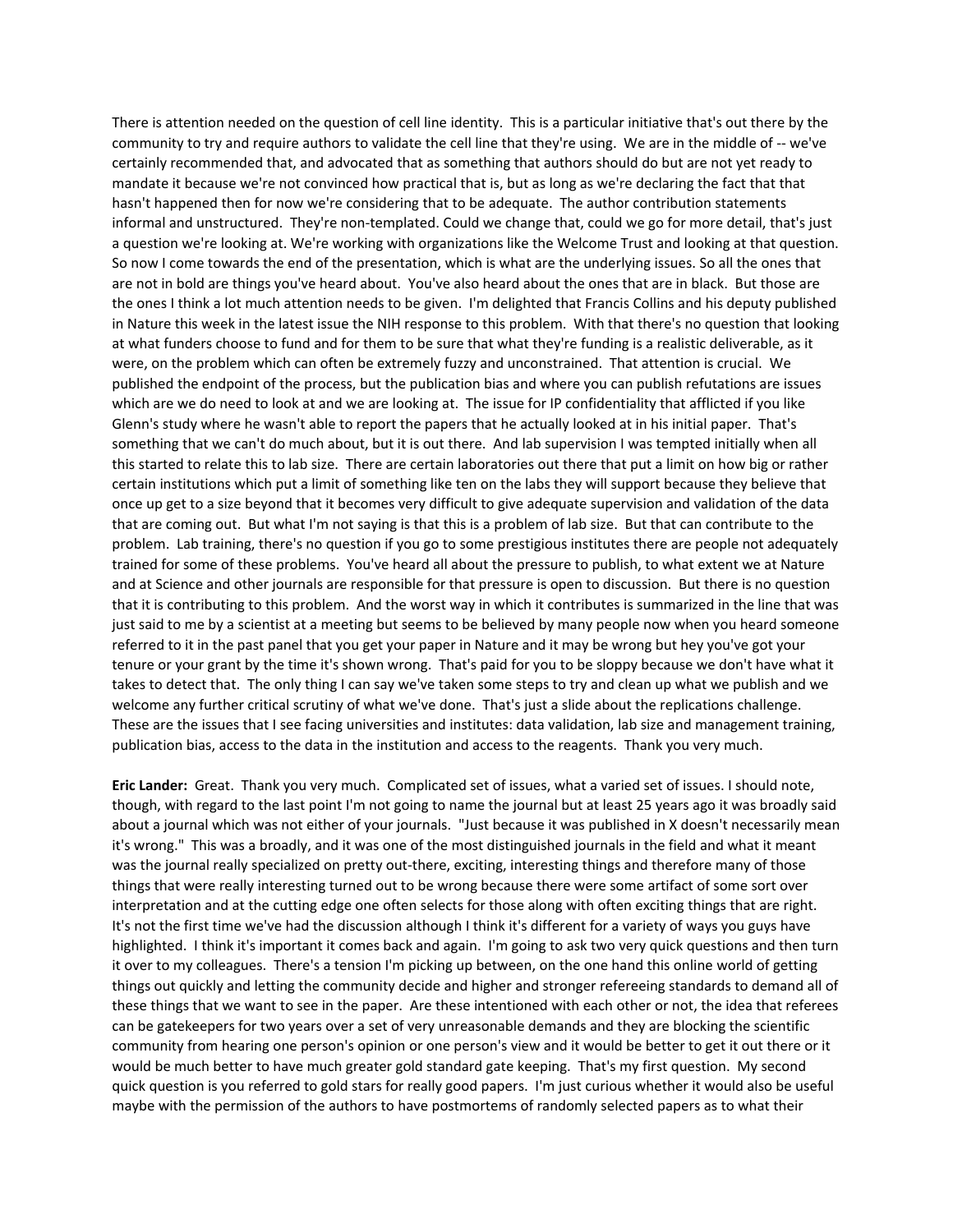deficiencies are with regard to these things. It's good to put up those good models but to the extent we recognize we all want to do better it might be good to see some less good examples randomly chosen as well. Anyway, that's how I see those questions.

**Philip Campbell:** I'll take the first one. Although there's the tension between speed and, if you like, validation, All I can say is that we track the speeds as a measure of performance so we do want to provide a good author service, but we will despite claims or rather despite protestations about from outside we'll go back again and again if necessary in order to get the paper to a level we want it to be. So we put the primacy on getting that paper as valid as it can be.

**Eric Lander**: You shouldn't and we should get them out quickly. But you would not buy in to that?

For Nature, we're conservative about the standards of what we're trying to publish despite everything that you've seen.

### **Eric Lander:** Very good. Marcia.

**Marcia McNutt:** Yes, on the second issue, I do think that we probably will have in these workshops some, the postmortems on some examples of some papers perhaps some retractions, not retractions but some that had technical comments that came in on them especially ones that attracted several technical comments that had problems with them. We're seeing them and it's not just the preclinical area, we're also seeing many of our papers in the social sciences that have had problems particularly with the statistical analysis.

**Eric Lander:** Could I urge you not to do just the really good ones and the retractions but the random sampling because I bet a random sampling will turn out not to have a lot of the data available, not to have the figure fully shown, where we have no reason to think it's right or wrong in an unbiased way we can ask is everything we want there.

**Marcia McNutt:** Well, Eric, we could do a random sampling but let me tell you my experience with random sampling. Back when I was at MIT I taught a course in spectral analysis and time series. And the way I taught the class was the students were responsible to read the book on their own because we had a really good textbook. And during the class we all came into a lab that had workstations, and I would give them a randomly chosen paper from a top journal that had a data set in it, that was illustrated a topic from whatever we had been reading about. Maybe it was co‐linearity in data or statistics of small sample sets or something like that. And the students would take that data set and they would analyze it using the principles in the chapter. And as I say the papers were randomly chosen. There wasn't a single paper in which we could reproduce the results in the paper.

#### **Eric Lander:** Thank you. Bill Press.

**Bill Press:** On the subject of technical corrections or feedback to the community. I think it's very interesting as we've evolved to, through the Internet to a sort of a world scientific conversation, at a level of formality that exists underneath the more formal level of published papers. And Marcia knows where I'm going because we've corresponded on this. I have a lot of sympathy for Glenn Begley's point that if you flip through a random issue of Science or Nature and, as this point has just been illustrated, you'll see a lot of small things wrong or missing or impossibly small error bars or "N not stated". And it doesn't rise to a technical correction which is authored and goes to the author and you're going to affect your scientific reputation or in my case I had to decide whether it was a good thing for my students to write a technical correction. I decided it was not. Why don't we have informal comments the way everything else on the Web has probably moderated by perhaps volunteer moderators, but something where an individual can just suggest, would it have been good to know what N equals in this paper or that kind of a thing.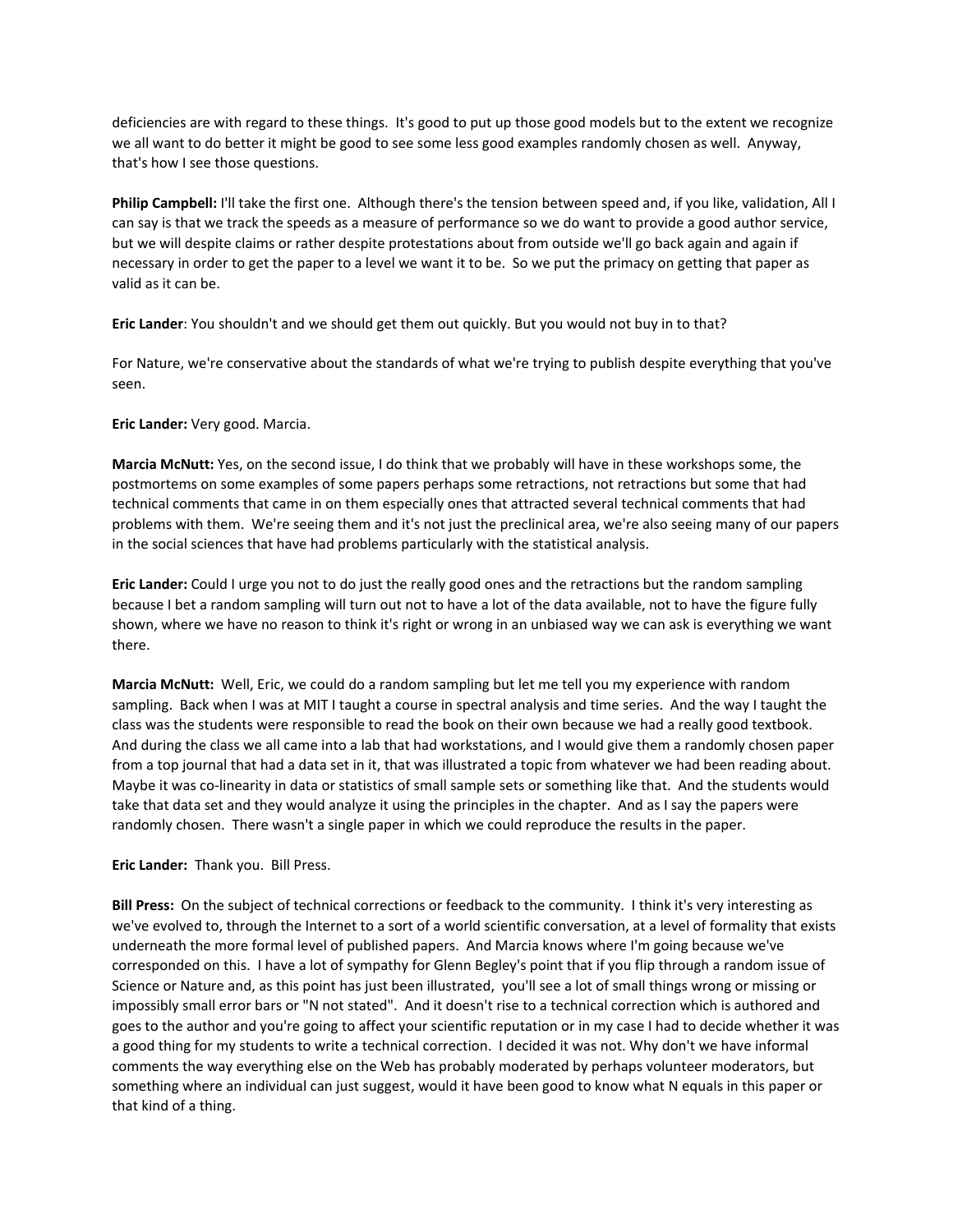**Philip Campbell:** When Plus One started out they made a big thing of the idea that that was going to be a feature of that journal. At the same time, roughly we put comments as a facility on our papers and in both cases comments didn't really take off at all. And that's to do with incentivization, as to why would you do this, why would you put your head on the block, as it were, you're not going to get the paper that might not come if you do formal correction, et cetera. That's my interpretation of why that hasn't happened. One thing we can do and we are doing more of now is referring to discussions going on elsewhere in the social media, for example, where people feel freer to discuss those sorts of points. I'm not saying that's an easy thing to do but actually I do think it's one way forward. because there's a lot of, as you rightly say, discussion out there.

# **Eric Lander:** Jim Gates.

**James Gates:** Thank you Eric and I'd like to thank both sets of briefers for their very erudite presentation. This has certainly been noted as the century of biology, as a decade of biology. As far we can see the promise for what the biological scientists will do for people's health, for the quality of life is, the potential is enormous. And this problem that you've discussed has mostly been within the confines of the biological sciences, but, of course, we have examples, for example, the cold fusion of physics two decades or so ago, or similar things in other parts of science that shake the faith of the public. And in fact this discussion to me has been sort of within our tent of scientists, but we also have an outward looking face and a responsibility to interact with the public in a way to confirm their support for the scientific endeavor because at the end of the day we all rely on that support of the public. And so as you folks have discussed this and certainly even in the way that Bill, I don't know if you shaped the title of this session, but it says science, as if it's a problem we see across all fields of science at this magnitude. My question to the panelists is there, in your opinion, is there a way we can discuss this so that we are responsible within our community but which also allows some of the nuance to be seen outside of our community as we put our public face out?

**Marcia McNutt:** So let me see if I understand where your question is going here. How do we -- how do we phrase this as more than just the life sciences?

**James Gates:** That's one way to interpret it.

**Marcia McNutt:** Because I think there certainly are examples of cases where there has been irreproducibility that has been more than just for life sciences. And whereas we've certainly seen previous decades as where there have been huge advances in the life sciences. I think in the future we're going to see many problems with water, with environment, with climate change. And we've seen many examples of groups that have questioned the reproducibility of climate change records and have wanted to know more about whether projections for climate change models can be reproduced, whether some of the energy projections for fossil fuel reserves and things like that can be reproduced. So there are a number of examples. One that I know very well was an earthquake prediction algorithm that was, came out of Cal Tech decades ago that was based on a model that was using travel time differences between P and S waves that was actually creating the anomaly the way the code was written. And so it was finally noted that there was actually nothing happening in the earth but that the code itself was creating the anomaly, and so the earthquake was actually never going to happen. But there's all sorts of examples from other sciences as well. So I think that this is an issue that it's much broader than just the life sciences, and it's something that will impact all aspects of our quality of life. And safety.

**Philip Campbell:** Just a quick response. Two points, I think. One is I've seen it work in a sense, that we published a climate paper, a skeptical data analyst who runs a website that actually systematically tries to criticize the literature did find errors in the data. This was about temperature in Antarctica. And the authors corrected the data. So that sort of public engagement, when it comes to very challenged science, actually can work. And I mean we'd be happy -- I will just put in a plug for gold open access here whatever my publishers might say I am going to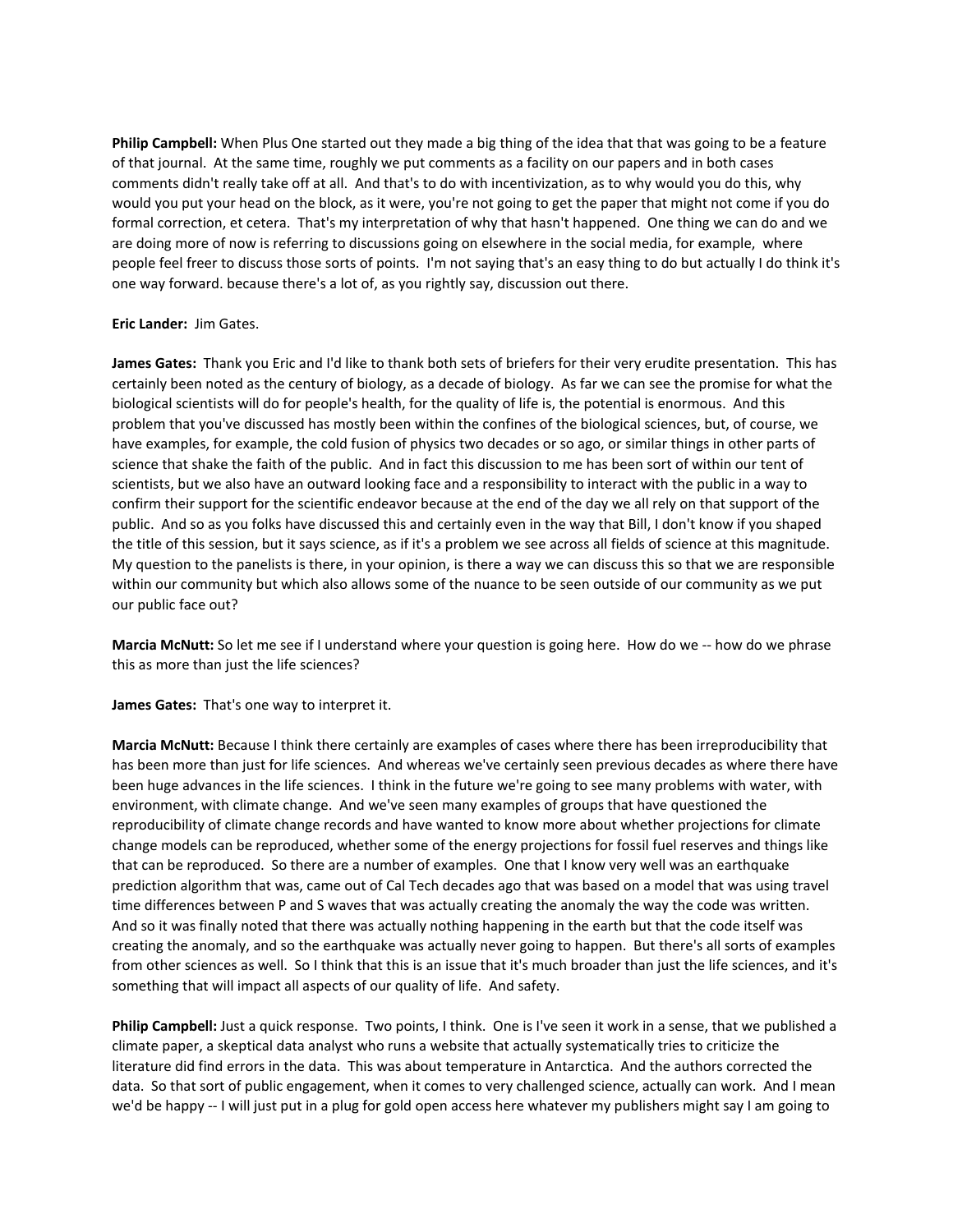plug it for climate change because if ever there's a discipline where you want this stuff out there, that's one of those disciplines. So that's one point. And the other point I would say is as an avenue for public engagement in the area we've talked about today, patient groups I think can be a very interesting avenue for that. You know, what do they think of these problems, to what extent are they taking this Antarctica literature in a naive way and how dangerous is that?

**Eric Lander:** I'll just chime in favor of Bill's point. Discussion of papers, post publication. It might not have worked. But the richest exchanges are these really great collegial post publication exchanges. I didn't understand what you did there, could you elaborate. What is the end. And if we haven't got quite the way to make that work yet, where it's a considered ‐‐ phase four after the phase three trial there's post marketing surveillance or something, it's okay. It's part of the whole thing. If we found a way to say that the discussion, once the paper comes out is really important and it's not challenging necessarily, it's not undermining one's integrity, it's collegial discussion. And if at the end of it you have a collegial discussion section you expect that for a year a record of collegial discussion would attach to a paper. Maybe that could be an interesting thing. I just urge you to experiment and try ways to draw us out because smart young students who are tweeting about things, about papers, they know a lot. They see a lot. I read some of the blogs in genetics and I'm very impressed that papers appear, I won't mention, but even sometimes in your journals when they appear and within three days the young bloggers know the paper is wrong and they can tell you it's wrong and you guys can correct it eight months later.

**Marcia McNutt:** Yeah, Eric, the only thing I will say about that is there are some journals that have had open blogs for discussion and then closed them down, and the issue often is just a financial one because you have to have a dedicated staff person monitoring them because, believe it or not, there are a lot of kooks and crazies out there. (laughter)

**Eric Lander:** No. (laughter) The NIH might be interested in supporting some experiments now based upon this recent paper of Francis and his colleagues. I know we've come to the end of the time because we do have a break that's scheduled here for our next. Is there any other burning question. Does anybody on panel one have a burning question for anyone on panel two? No. Okay, I want to thank the panelists on the first and second panels. This is a big complex question. We've seen all the little pieces of it, it's a diverse set of problems but it's great to see the energy that's being devoted in the best scientific tradition to self‐criticism of the fields. It's great in this first panel that people have taken time to actually write papers about this, think about good models. It is a thankless task being journal editors, sifting through all this stuff. We can barely come close to thanking them for what they have to do and what they are going to continue to have to do. But were you not doing it the scientific literature would not be as tremendously powerful and marginally reliable as it is. So we're going to thank you although it is very small compared to the thanks you probably deserve for it. But it's all you get. So thanks much. [Applause].

## **Challenges for the 21st Century Enterprise: Leveraging S&T Across the Department of Commerce**

**John Holdren:** Okay, welcome back from that break. We're now are privileged to have a session on challenges for 21st Century enterprise, leveraging science and technology across the Department of Commerce. And to talk about that we have Pat Gallagher, the Director of the National Institute of Standards and Technology, which sits in the Department of Commerce, and he is also Under Secretary of Commerce for Standards and Technology. And we have Larry Strickling the Assistant Secretary for Communications and Information in the Department of Commerce, and Administrator of the National Telecommunications and Information Administration, NTIA. Their biographical details are in the materials that the PCAST members have. So I won't take time to recite their many distinctions, but gentlemen we appreciate very much your being with us to talk about this big topic and the floor is yours.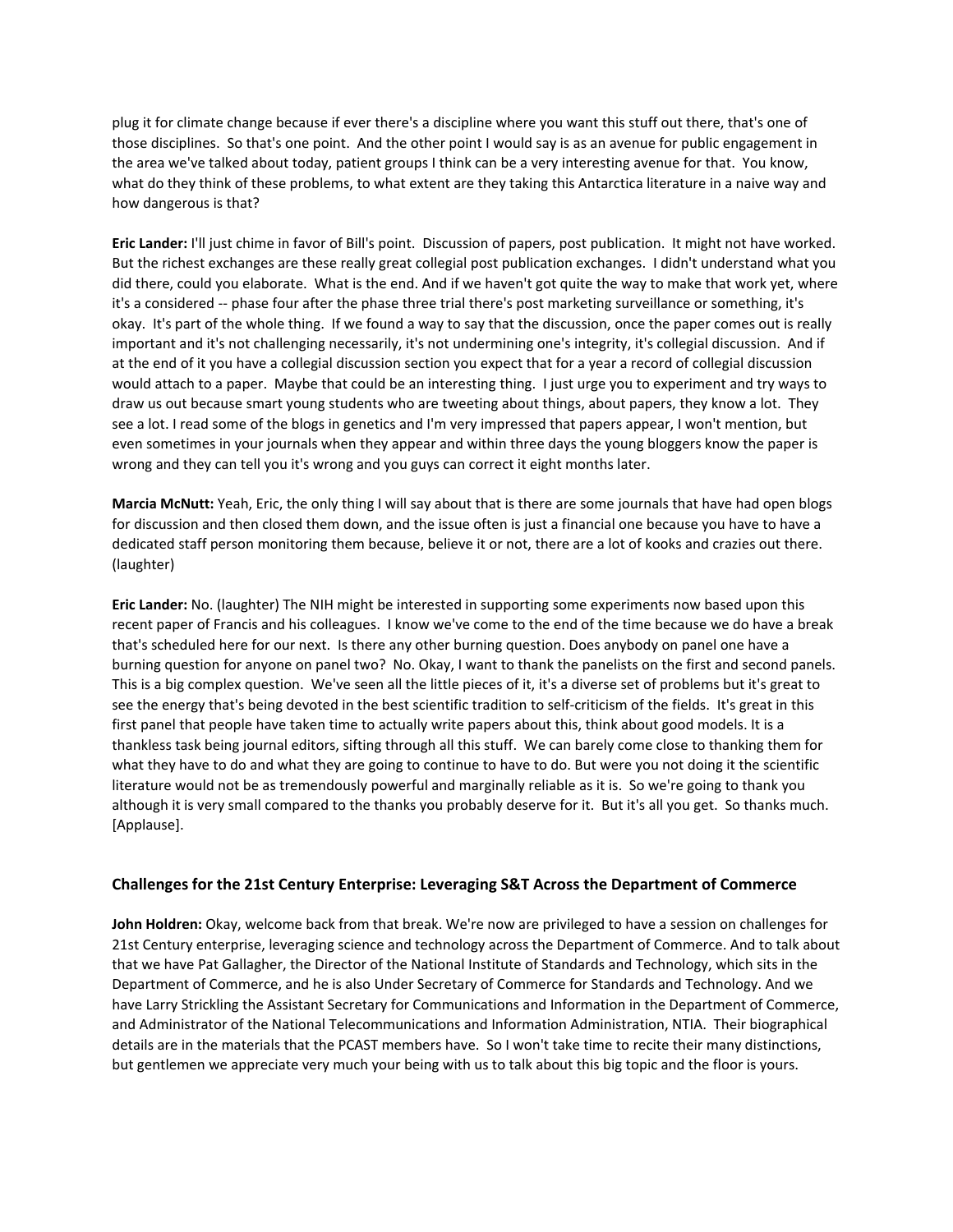**Patrick Gallagher:** Thank you John. It's great to be back. Good to see everybody again. I know originally Secretary Pritzker was hoping to be here today to talk to you about this. My goal is to wear my third hat, John, which is the Acting Deputy Secretary hat and channel Penny (Pritzker) a little bit for the group and talk about the department's agenda and the overlap with science and technology and you're going to see a big data and information thread running through this. And then I'll elaborate a little bit on some on the NIST side and let Larry talk about what's happening as well in NTIA and I think that might be the best fit for the agenda you've had today in this session. So secretary Pritzker has been moving very fast as the new Secretary coming in at this point in the administration and reframing the priorities of the department. And remember the Department of Commerce is quite broad with activities from fisheries and earth observations at NOAA to standards of measurement science at NIST to trade and investment issues at ITA, enforcement, a whole set of issues. And the result of a very extensive listening session with both with staff as she came on board and talking with the bureaus but also going across the country and meeting, I think over 400 CEOs across the country, and really listening resulted in us actually starting over and rebuilding a strategic framework for the department that we have put together and have been not just putting a pretty report together but we've actually been baking this in to the way the bureaus operate. So this has been a very different kind of exercise focused on real action plans, real priorities we've been using it to drive budget discussions for '14, 15 and now '16. And it's a very different kind of activity than we've done before. The framework is what I call the four plus one framework it basically organizes our priorities into four programmatic, thematic areas and then one that's the verb, it's how we execute, it's called operational excellence. The four programmatic areas are trade and investment, innovation, environment and data. And what I thought I would do today is give you a sense of how we're thinking about this but I in particular wanted to basically draw two distinctions and I'm going to use the data angle as one to focus on because it's quite interesting. It's the one that's getting, I think, some of the most excitement from outside government in terms of reaction that we're hearing. But the distinction I want to draw for you is the following. The role of the department, when you look at the mission, we are using our science and data in two distinct ways. One is to reinvent how we operate within the department. And the other one is basically the department as the enabler business community in the United States. In other words, enabling a data‐driven economy. And I want to sort of separate those. They playoff of each other but for the sake of today I thought I would actually separate them and talk a little bit about those two activities. So let me start with the second one first. One of the strengths of the Commerce Department is an ability to engage and partner with business to drive change, to act as a convener, to act as a facilitator and to partner. And there's a number of vehicles in which we do that. We could talk about the NIST MEP program, we can talk about things that are happening in the manufacturing area where we're providing seed funding for industry to come together and form consortia, the Semitek type models we can talk about and Larry will probably talk about things we're doing to work in the spectrum area to support interdisciplinary work on spectrum measurement and testing. But one area in particular is in cybersecurity. PCAST has written a report on cybersecurity. NIST was given a specific responsibility under an executive order that was issued last February to develop a set of practices for the critical infrastructure of the United States that, if put into practice, would result in improved cybersecurity performance. The way we did that was not to have NIST go off and create some body of work. It was actually to have NIST act as a convener and have industry create a set of practices that it could use itself. And so we turned the sort of traditional tables around and used an approach that you might remember we used in smart grid standard settings and others which embraces the fact that in the United States, when we tend to do these things, and this is somewhat unique of this country, the government isn't the standard setter. Under the National Technology Transfer and Advancement Act, in fact, the government is specifically told it should seek first to use private sector led standards and only develop its own as a last resort. And so we really embrace this model, and began with a request for information. We went out to the public. We held workshops across the United States. And I think two things have happened. One is the framework that has evolved is quite different than the one that probably would have evolved if it had been written by the government. It's one that is designed to align or maximize the alignment between business operations within a company and cybersecurity. This is, after all, a risk management activity. And so it seeks to basically bake in that risk management approach. And this should sound very familiar to PCAST since this was the essence of your recommendation. And that has been crucial, not only because we think it's going to result in something that has a higher probability of working as it's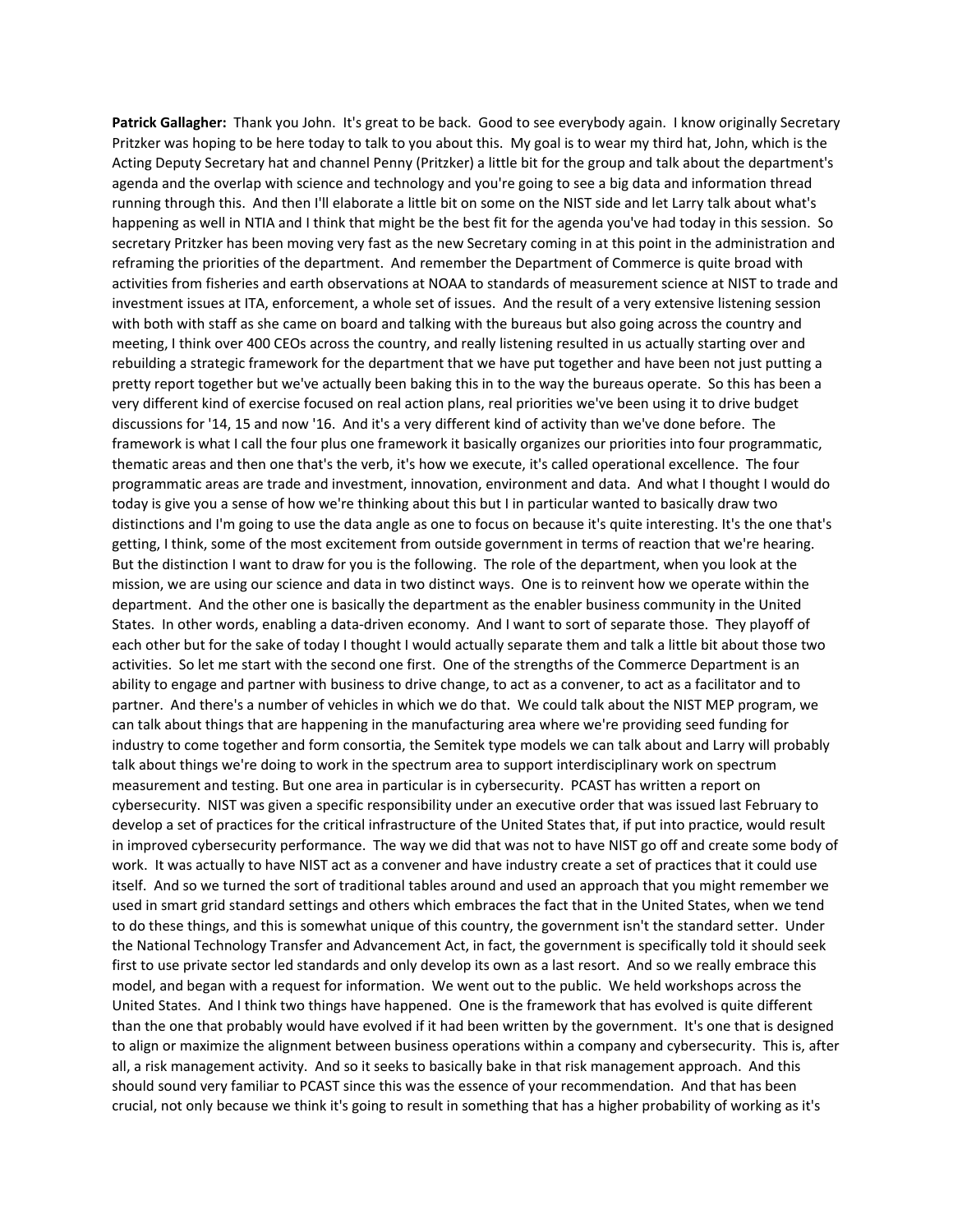not some static list of controls. It's an approach that seeks to engage a company. It also adopts a maturity model thinking. So that companies starting out may look like a set of controls that it generates and that's how you begin, but a high mature organization is basically going to be proactive. It's going to be adopting to new information, it's going to have the approach to do that. But the other reason this has been so important, though, is that when the executive order was released, the debate we were having in the country was whether to regulate or not. And by having companies sort of embrace the management of risk themselves, in other words if you think of regulations as addressing a market failure, what we're trying to do is do everything we can to make the market work. And that has been enormously important in getting very broad buy-in. What we're hearing from companies is that they are already doing the due diligence and internal process to adopt and use the framework and in a couple of weeks when this comes out I think I hope that this is, has a sense of inevitability and that this framework process becomes a dynamic and ongoing process. So that's an example of sort of the Commerce Department acting in this very different role of convening and supporting business‐led activities in response to a particular need. And the elements of that approach are to put the public need in front of the business community, because it's often a collective need that's there. And that was certainly true in cybersecurity. This is a global technology infrastructure that ties us together. It was important to have somebody lay out the common goals and to provide a venue where this collection of private sector entities could work, contribute best practices and put something together. And I don't believe we've overused that approach yet. And I think that will be emblematic of a lot of other things that we do. Before turning this over to Larry and then stopping so we can have a discussion with you and hear any questions you may have, I also wanted to talk about how we were thinking about data within the Commerce Department. One of the interesting things is that, you know, folks coming into commerce, and I'm sure Penny Pritzker heard this when she was going through her confirmation was that it's a holding company of all these eclectic things. And it certainly feels that way to a lot of folks. But the truth of the matter is, there's something that is very central to everything that happens in Commerce, and that is that every single one of the missions of all of these bureaus is fundamentally enabled by data and information. The predominant thing that the Commerce Department is doing is providing technical assistance to the public and to businesses through its activities. And that means that it has a rather robust mandate. Its core competency, if you will, is going to be in areas of data collection. Look at what NOAA does in the area of earth observations. Look at what the Census Department does in terms of collecting statistical information from the United States. It's a data collection and analytics engine. And on the other side we build services that deliver, that analyze, consume and adjust that information and provide targeted services to parts of the business community. So if you think of the Economic Development Agency, yes, it provides financial assistance, but what it's really been doing over the last five to 10 years is providing through a network to the state economic development agencies information on what makes regional economic development strategies work. What is it about a hub or cluster that makes the hub or cluster work so that when you make that investment through a grant on an infrastructure project it's in the context of something that makes sense. That's true of NIST in terms of providing technical information on how to do a measure, how to support adoption of standards, and that's even true of our Minority Business Development Organization which is providing minority business owners with the targeted information they need to advantage them and to help them succeed. So we have sort of, for the first time, embraced the idea that rather than a federated approach to data the one thing we're learning is the data has to be done at scale, the real power of data comes from integrating it and doing it in a compelling way. So for the first time we're actually having, under our data priority, a rethink about the data infrastructure that the department itself runs. Instead of census, for example, being a collection of data collection on a particular survey and analytics and producing a report, and by the way that's how census is built today. Each one of these things is thought of as a separate activity. What if you create the data analytics and collection engine and then build the surveys on top of that. The same thing with NOAA, you really have a global observation data system there that's measuring the earth's atmosphere and oceans, let's focus on developing that at scale infrastructure and in this case and hybridize it with private sector because it's the real activity in NOAA now, this is happening globally, and then look at the things that can be enabled when you do this at scale. And provide the potential opportunity for machine learning and advanced data analytics and the type of scope. So we've been thinking about it and where do you create the organizational home for this core competency to be developed in the department. And we're quite excited about that, and I think it's an area where we will want to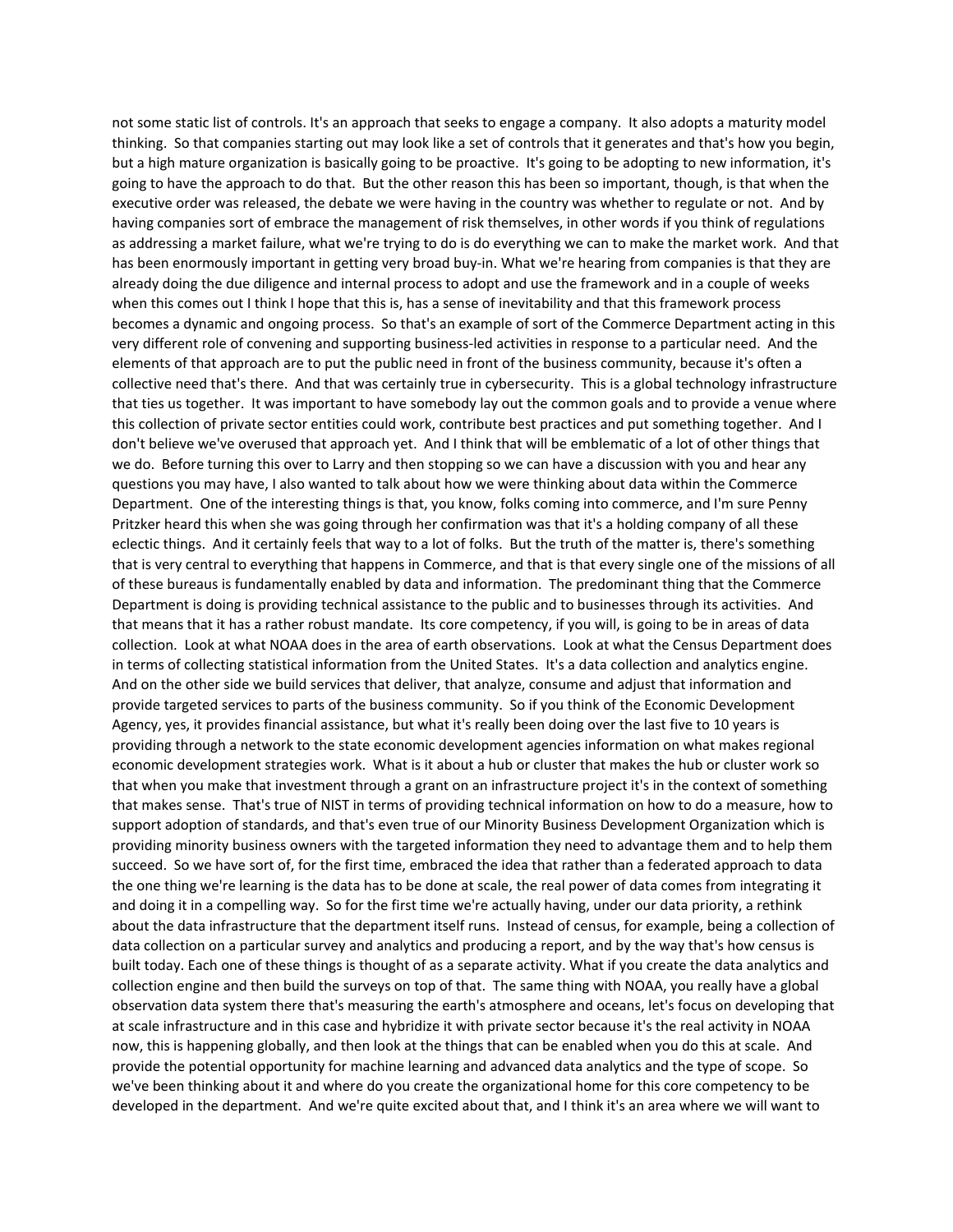work closely with PCAST in terms of thinking about how that is enabled. With that let me turn it over to Larry to let him tell you about some of the exciting things happening on Internet and data.

**Lawrence Strickling:** Thanks you Pat and thanks to the members of PCAST for the opportunity to visit with you all again. I think not all of you may be familiar with NTIA and our mission. We have four program areas. I don't intend to talk about all of them today but just as a point of reference, our four program areas are Internet policy, spectrum, broadband specifically, the management of the Recovery Act Broadband Grants Program, and then last a new edition to our portfolio has been the development and deployment of a National Public Safety Broadband Network, which is called First Net, which is operated under our auspices. But the two areas I wanted to touch on in these beginning comments are spectrum and more importantly privacy is an aspect of the Internet policy work we're doing and again in anticipation of your upcoming work in the big data area. So on spectrum, in fact I think the last time I was with this group was at the rollout of the PCAST report at the White House. So, what, Mark, about a year and a half ago, I think. And again, thanks to the committee and all of you who participated on it because that report has provided a tremendous boost to changing the paradigm of how we go about allocating spectrum for commercial use. And quite honestly, and this was recognized right from the first paragraph of your report, we're in a situation where the traditional clearing of spectrum to make it available on an exclusive use basis to commercial users, we just can't do that much longer. And what's happened since then, just to give you a real quick update and be happy to talk more about it in the question period is that the FCC is now on its way to auction off later this year 40 megahertz of spectrum, which will have sharing arrangements in it, largely sharing with satellite earth stations. But even as a result of your work and additional analytics that we were able to do in an unprecedented industry/agency cooperative process last year we came up with a new way to think about how the commercial sector can co-exist with satellite earth stations. Traditionally these huge exclusion zones were created around the earth stations with no commercial activity allowed within them. But we have now developed the tools to allow much more commercial use within what were formally exclusion zones and we're now calling them coordination zones to allow commercial activity, but with more cooperation and a set of rules in terms of what happens to the extent interference might occur. Additionally, the report had focused on the 3.5-gigahertz band, the FCC has launched a proceeding in terms of how to look at making that band available for unlicensed use, again, sharing with the federal use, which is largely, large radar systems, many of them naval radar systems. And I think there's a tremendous opportunity for some experimentation in that band which the FCC is already pursuing. I think pursuant to your recommendation, we are in the midst of preparing and issuing a plan to evaluate another 1,000 megahertz of spectrum that we think can be made available for sharing with commercial users. Just last year, Pat and I announced that we were going to take our assets in Boulder Colorado in the spectrum area and come up with a new organization, the Center for Advanced Communications, which will have as its focus doing the necessary measurements testing, research on spectrum sharing methodologies as a way to provide a place for both industry and government agencies to come to be able to get expert neutral input and output in terms of how we continue to find ways to share the spectrum. And all this is going to lead into a work effort on exploring exactly how to go about implementing the suggestion of the committee to create one or more, we call them test cities, but Mark told me beforehand they're called model cities. We can talk about it more in the Q&A. But what I'd like to turn to now is the privacy area. And just to give you a frame of where the administration, and in particular the Department of Commerce, had been on consumer data privacy issues prior to the President's call a couple of weeks ago to take a much deeper exploration of the implications of big data collection and use. The starting point for all this, and I brought several copies, which will be available first-come, first-served was the release in February of 2012 of the President's blueprint for consumer data privacy, and that's detailed in this report here and it's available online if I don't have enough hard copies for those who are interested in it. And this really lays out a framework based on three key approaches to privacy. The first was the establishment of the Consumer Privacy Bill of Rights. So there's seven fairly general principles laid out in the document, modeled on the fair information practice principles that have been with us since the 1970s. But in an effort to update them to be more appropriate for the more digital age, those are laid out in the document. Then as a departure from the more traditional then let's go out and spend years to write regulations to define all these terms and impose straitjacket rules and regulations on people. As an alternative to that what the blueprint lays out is a process of having industry working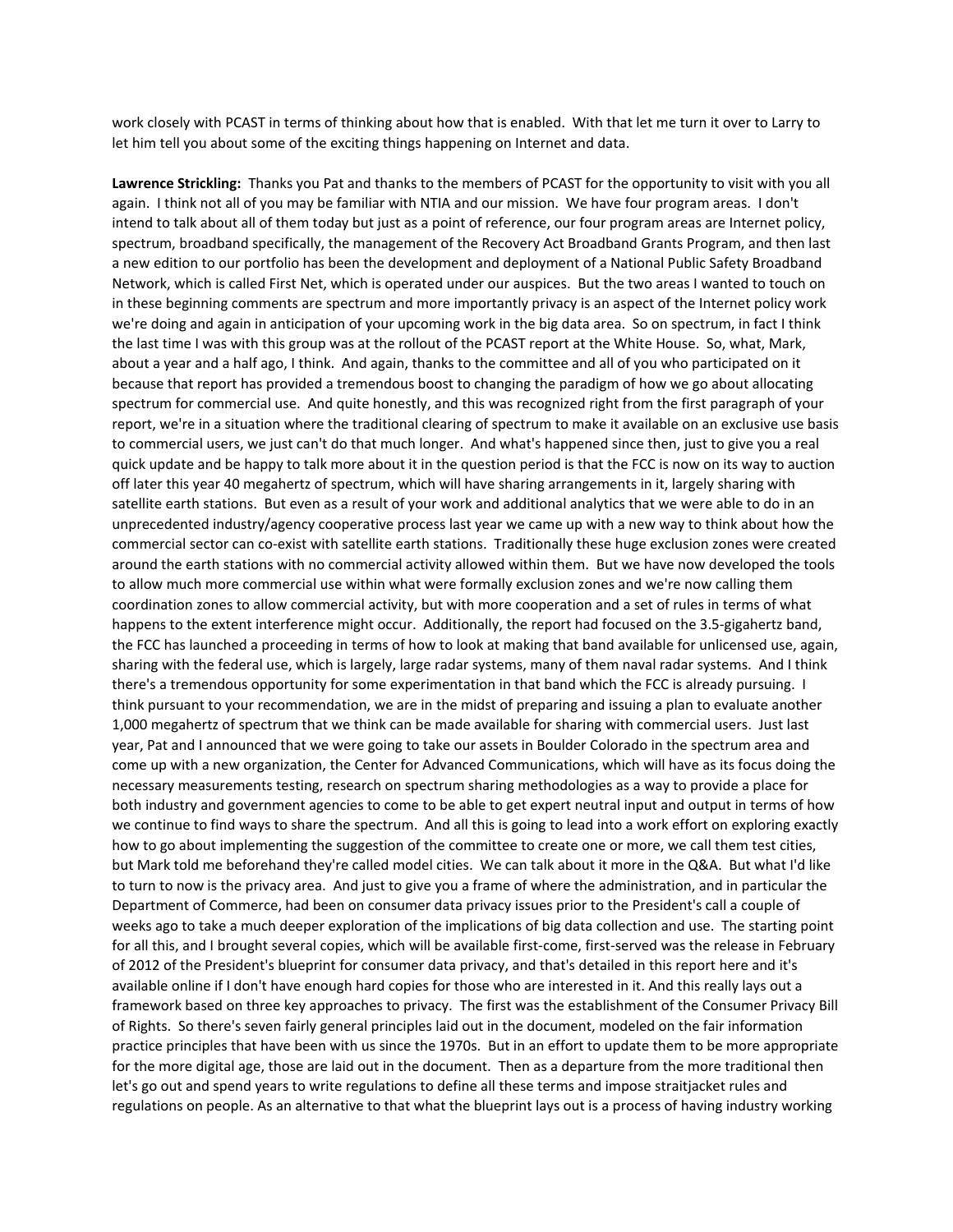with other stakeholders including consumer groups in civil society work to develop what we call the multi-stakeholder codes of conduct, to actually implement in specific industry context and on specific issues the rules of engagement for how companies can deal with consumers on a particular issue. We started and have concluded the first effort to develop a code of conduct in that manner. This was on mobile application transparency. We started the process and invited anybody to it who wanted to come. And we attracted 400 people to the first meeting. Over time, the group winnowed down to roughly 50 to 70 people who are very dedicated, both from industry, civil society, academics who wanted to participate in the process, and we successfully concluded a code last year. That code is now being tested by the two primary trade associations of mobile app developers. Individual companies are also looking at exactly how they would go about implementing it. So it's too soon to call it a great success, but it certainly, I think, has advanced thinking in terms of how do you go about on that small screen giving people enough information so they understand how their information is going to be used as an alternative to the multi‐page privacy notices that people used to get or traditionally have gotten when they attempt to use an online service on their computer. Next week we are going to launch the second of these processes. And this effort is going to focus on facial recognition technology. So the first group or the first group meeting will be I think February the 6th next week. All these meetings are streamed online. So as any of you who are interested in taking a look at this I certainly encourage you to have a look at that. We will continue to look for other opportunities to develop these codes. What we see in the advantages of this are the ability to bring all interested parties together, reaching consensus, taking advantage of specific technological issues at a particular point in time. But more importantly having the flexibility to be able to modify these codes on an ongoing basis to the extent that technology changes. Our concern has always been in this particular space that attempting to regulate a code by the time you've completed it, even if it was perfectly appropriate to address the problem you started out to solve, that problem is now probably 2 to 3 years old, and it's been totally redefined. So we believe we've demonstrated that this is a superior approach to doing it. One of the things we'd like to see is, obviously, an ability to start doing these faster and being able to take on more of these at any particular point in time that will come as people get experience with this. Frankly, this was a new way of doing business for the consumer groups, for civil society, for companies and we went through the first several months of having everybody looking at us expecting us to give them the answer. And I think everyone was a little frustrated by our refusal to do so. And frankly it took a lot of discipline not to be injecting our view of how it ought to come out, but if these processes are going to succeed you really have to force the group to find its own way to reach consensus without interference from the governmental authority in the room. This is a matter that we're very interested in now going back and reassessing how well what we've done for consumer data privacy, is it applicable to the new world of big data which goes beyond the kind of the paradigm of a company collecting information about you to then do targeted marketing back to you or to have third‐parties come back and do targeted marketing. So we're very interested in, and want to continue to work with you all as you sort through the implications of big data in terms of whether we ought to go back and recalibrate what we've been doing in the consumer area to collect and be able to respond to some of these new trends that are emerging today. So, again, I'd be happy to talk more about that in the Q&A but I think at that point maybe we should stop and go to questions from you. Thank you.

**John Holdren:** Well thank you very much, Larry and Pat. I'm going to take the prerogative of the Chair to make the first comment/question. And that is, I'm struck by the a possible parallel between the Commerce Department's role in cybersecurity and its potential role in climate security. You've made the point that the private sector is increasingly at risk from breaches of cybersecurity and what the Commerce Department has been doing in that domain includes engaging with business to get them to better link their business operations to their cyber risk management. And it seems to me there is great potential, given that the private sector is also increasingly at risk from climate change and from lack of preparedness and resilience for the impacts of climate change to engage the private sector in better linking their business operations to climate risk management. And in fact, PCAST has been talking a bit about what mechanisms we have to link President Obama's Climate Action Plan more effectively to activities and actions in the private sector. the Interagency Council on Climate Preparedness and Resilience, that is co-chaired by OSTP, CEQ, and the National Security Council staff has also been thinking about this question. It just seems to me that the Commerce Department has a big potential role, given both, obviously, the fact that NOAA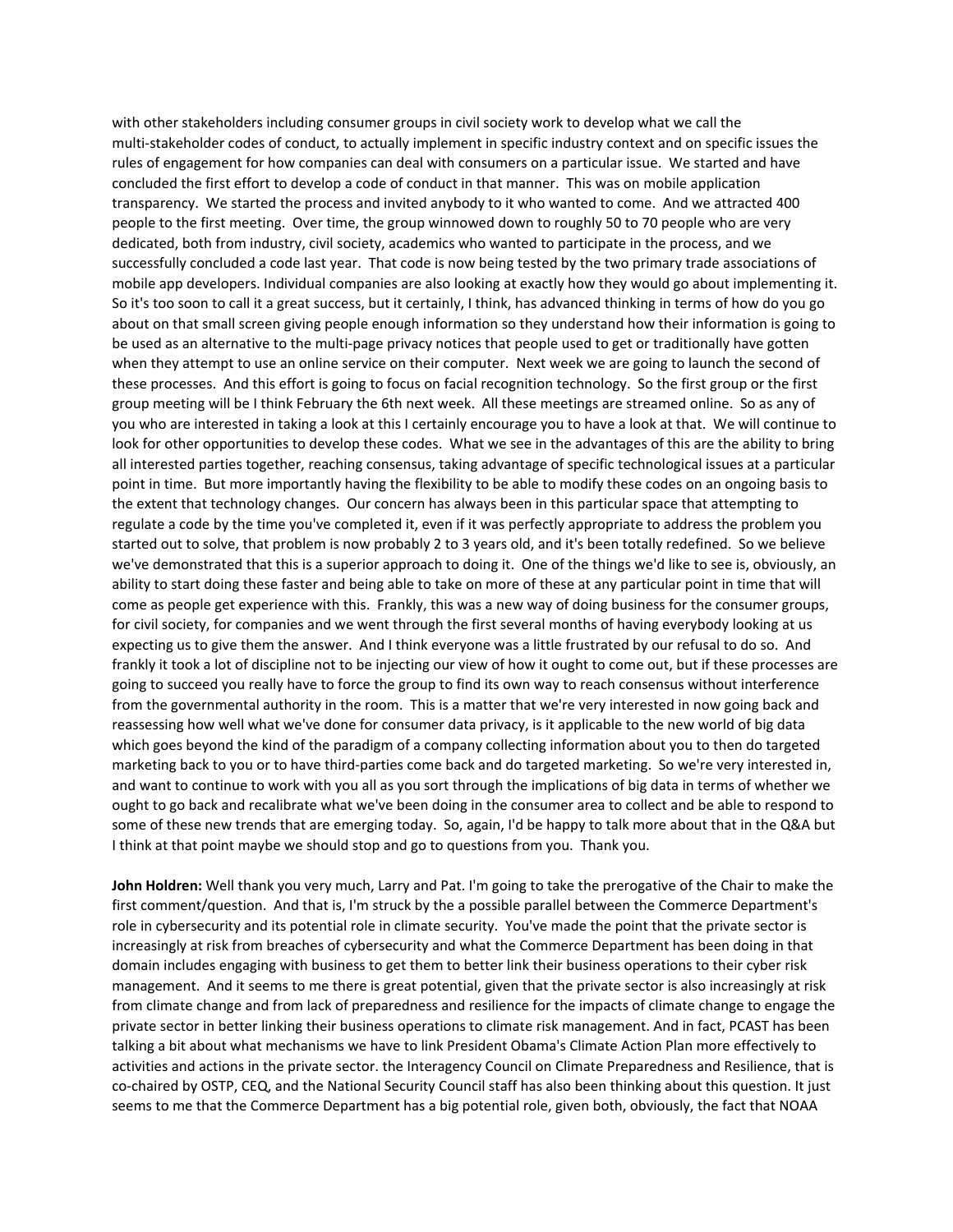resides there, but also the fact that you have long been in the business of getting the private sector to think about questions like linking their business operations more effectively to constellations of risks they face. And I'm just wondering to what extent you've been thinking about that or will be willing to think about it.

**Patrick Gallagher:** So I think that's very much the focal point we have as well. That it's great to have earth observation and weather and climate prediction capacity but the real public benefit of that knowhow is translating that into usable information by the business and by the public. And there's a lot of examples. Whether that's information going into improving building codes and standards so that the built infrastructure is more resilient, whether that's information, I mean, there's fascinating work going on in taking that kind of information, translating it into decisions that, for example, farmers are making with regard to crops and some interesting aspects where that's actually tied to the crop insurance markets. And so we agree and so the focus, if you were to talk to Kathy Sullivan, is to have sort of a, there's really two aspects to this. One is creating the data capacity that can support this and the other is creating the types of targeted agile services on top that really provide that value. I will tell you the one area, though, where I think you can make a big contribution, and this is a big data problem. The magic of making that happen is going to come when the data that we collect can be mixed. So the real power, for example, is taking the climate and weather data that we collect and also looking at the business data that we have on the census side. And to the extent that policy and structural approaches keep those separate, which is the current state of affairs today, we basically deny ourselves the ability to use that. So the real magic comes when you can put it all together. Now you've got the problem we're facing. Once it's all together how do you ensure that it's used for the purposes for which it's taken. So you're going to have to put the right kind of policy controls on the usage of this very powerful combined data in a way that this is something that I think everyone's struggling with, and what we're hoping as we struggle through this even within the Commerce Department, which is in our management span of control, that we can tackle this. And that's a place where I think this group will have a lot to say. It's the analog of exactly everything else that everyone is struggling with here which is how do you bring a pervasively sampled world and combine that data and yet still have the integrity of process. But John we agree to you that's where the value is.

**John Holdren:** Good. Thanks. We have now a hair over 15 minutes for the rest of this session. We have four or five flags up so I just note that the questions and answers combined have to average about three minutes each. Jim Gates is the first flag I saw.

**James Gates:** Thank you John. Thank you to both Pat and Larry for the briefing. Yesterday we had some folks from the Bureau of Standards, Kristina Bartsch and James Franklin give us a brief on some things that relate to statistics that BLS collect. We in PCAST have relied on BLS in a number of our reports. And one of the things that I think that was clear from yesterday's presentation is maybe a missed opportunity and in particular Pat I would ask you to think about this. You mentioned NOAA in your comments. And we all have seen the synergy that arisen between NOAA and outside and creating things like opportunities for the Weather Channel and Weather Bug, I mean there's a whole ecology around that data set. So during the discussion yesterday, the opportunity seemed to somehow present itself that something like that with BLS data might be something that you would think about and what would your view be about that, because we think there are impediments at least some of us think there are impediments, and I would just like to hear your thoughts.

**Patrick Gallagher:** So I think that's the holy grail. I mean the value of this data is enormous. You're talking about data that's actionable by business. Whether it's employment data or it's trade data or whether it's economic activity data, whether it's climate and weather data. And yes, we wholeheartedly agree that you've got to create the service layer that this can take part. The challenge is going to be struggling through what is the right way to provide that value that businesses can use. Remember, in the case of business data, this is a lot is geo‐located business data that has profound privacy implications on it. And that's why the BLS authorities and census authorities and others have been constructed the way they are. It even makes it very difficult for them to share information with themselves across government to government, federal to federal. And so the real issue is if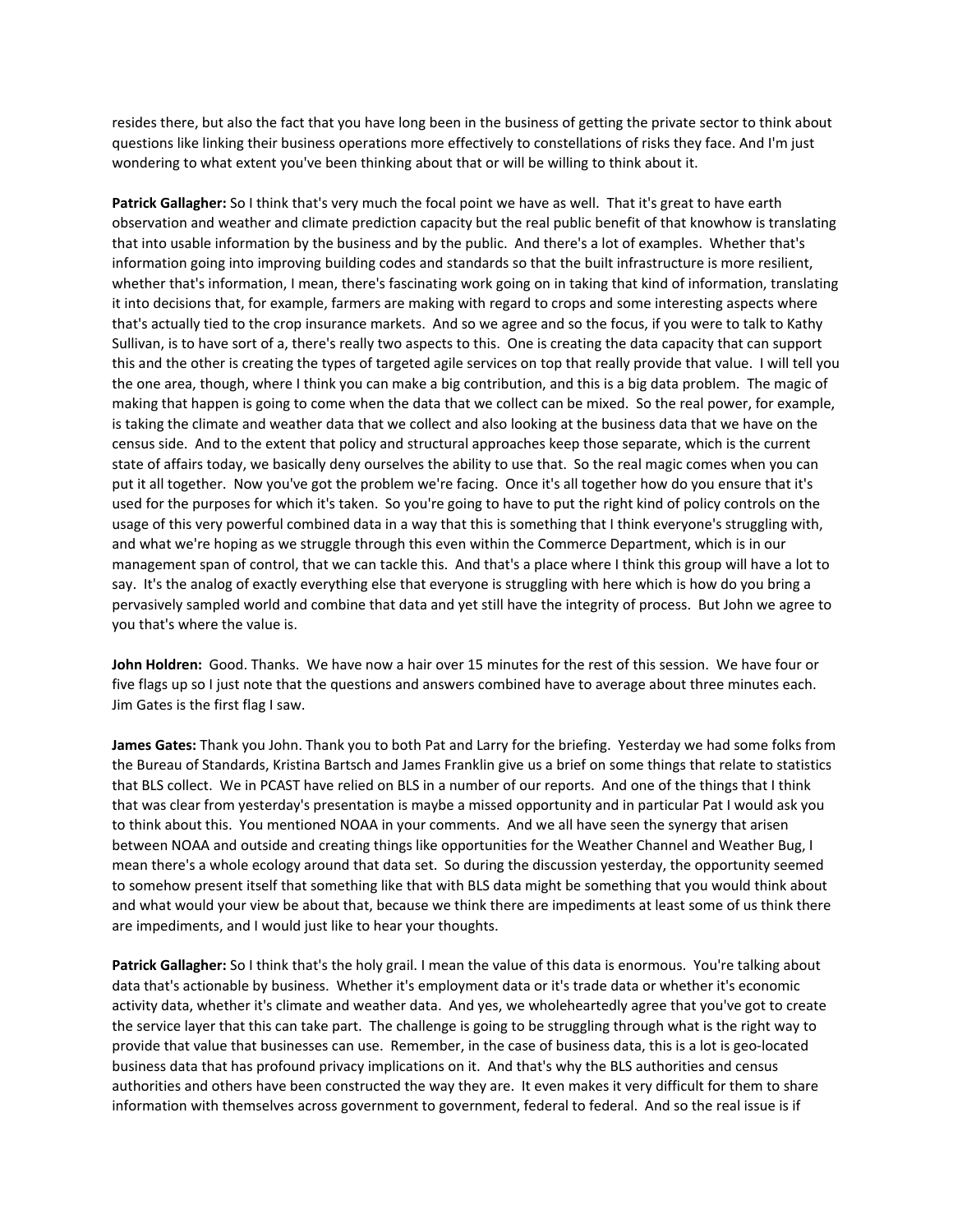you're going to create these high value data platforms we've got to find a way where we understand the rules in which that can be released and used and built upon, but we actually agree. And that's the real power, the real big opportunities are where you're combining different types, taking CDC data with weather data. Taking this is where some of the real power comes from in terms of the public benefit of that information.

**John Holdren:** Good. Maxine Savitz is next.

**Maxine Savitz:** Thank you for both coming out. Following up on the big data issue. You have very disparate groups, as you say. How are you both involving the private sector and sort of developing this infrastructure and then are there going to be barriers to implementing it, because the government says you can't do this kind of procurement or that kind of procurement, how are you going to overcome it so you really have a successful system and census will go on and not be postponed and NOAA will still be able to get the data.

**Patrick Gallagher:** So the short answer is our approach is basically to have two things happening simultaneously. One is we have to figure out the actual vehicle where you can create a common data infrastructure within Commerce, right. So we're looking at the approach that we can use so that we can actually create a common data infrastructure within our agency. Commerce has an interesting angle in that we have the National Technical Information Service within, most of you may not even know that exists but it was created in the '60s, and its specific mandate is to be the repository for the government's technical and business information. Now, at that time it was to be publications and paper. But in fact from an authority perspective it may be the right vehicle to create a shared data infrastructure, the data layer. And then I think the problem solving unfolds in two ways. One is the private sector is way ahead on how to do this so what we'll be doing is reaching out to the leaders in the field and they will be part of what does this look like how does this work. On the other hand we'll face problems in combining data that are unique to government. So what we're also setting up is the team that can sort of tackle those problems as well. So if you're looking at Commerce today it's a lot of business outreach to a list of companies that you would widely recognize and the other side of this is a group within government that's looking, that includes attorneys and others, that can help us sort of manage that. But that's why I mentioned this technology enabling is going to be very important that we have the capacity.

**John Holdren:** Pat, I just have to mention that some of us in the room are old enough to remember relying completely the NTIS for our access to federal data and documents in the pre-Internet pre-World Wide Web era. Next is Bill Press.

**Bill Press:** Pat, Larry, thanks for doing this. My question is, in this intersection of big data with privacy that both you and we have been asked to think about. But it's also, I'm struck by the experience base you're developing with this convening power with bringing the right people into the room and, as Larry said, not dictating, which is hard or harder than dictating. But one of the properties of big data is that it kind of interchanges the rows and columns. Let me say what I mean by that. You may have in the room as you say the stakeholders in mobile or in Larry's second example the stakeholders in I would generalize it to video processing or something, and these are the sort of collection modalities and it's relatively easy to say who are the stakeholders who are producing the products in those areas, but when we start correlating big data we're sort of cutting across those and we're looking at things like identity across all platforms or location of an individual or association, who they're associating with or remote sensing of their health. And I'm a little bit lost as to how I would apply your process if I need to go across the rows, who would I get in the room who could speak any common language across these, all of these stovepipes?

**Lawrence Stickling:** So in our case we don't make those choices. Our processes are open to anybody. And then you're dependent on how well have you publicized what you're doing and been able to frame it in a way that you attract the people that have an interest in the particular topic. If the specific example you give where maybe you want to take a broad topic and look at it across six or seven different actual products, that might be something we might not take on at the current level of maturity of our process, because it might just overwhelm one's ability to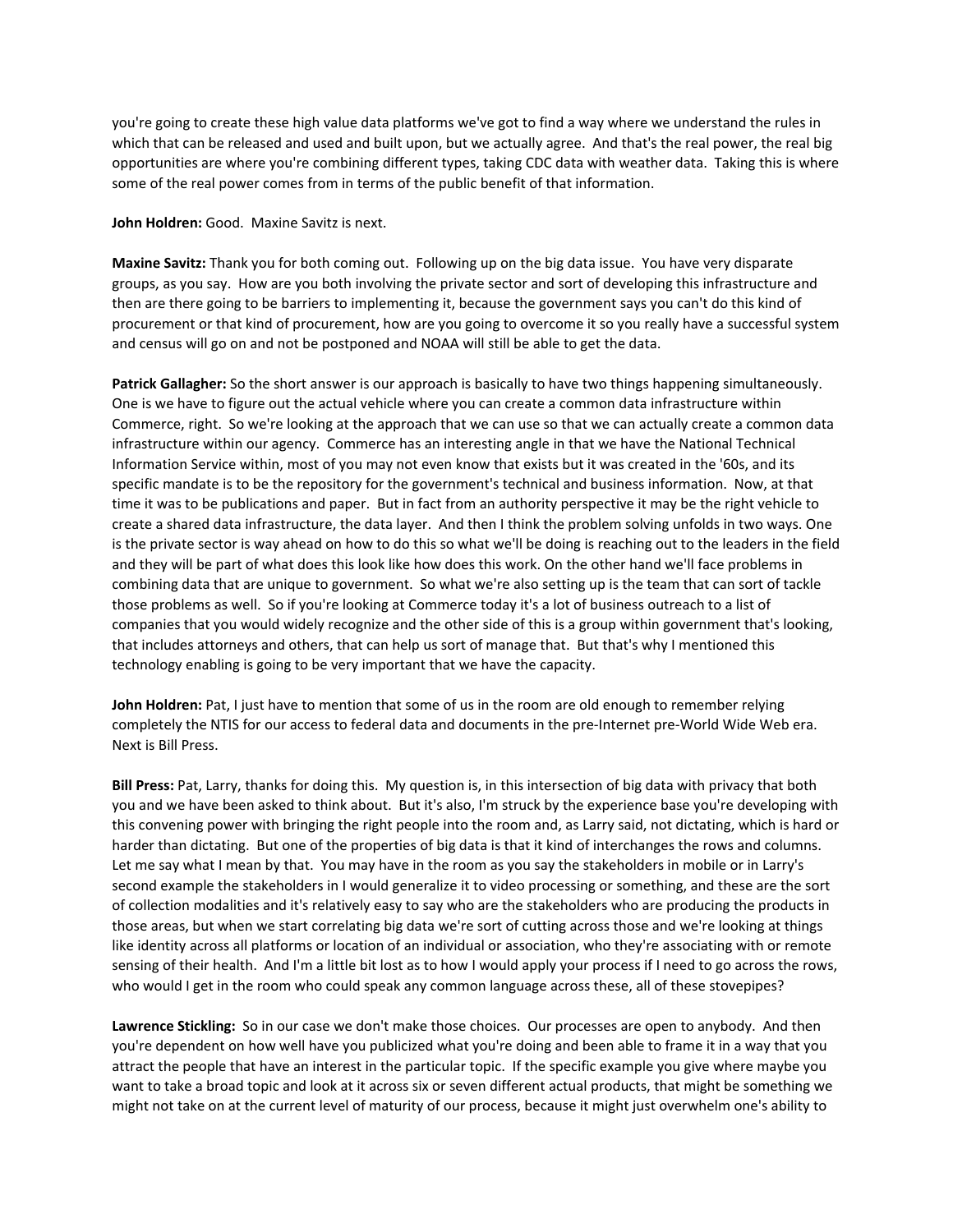get enough focus on what you're trying to deal with. I think eventually one could, as you build up more experience and more of a book of precedent in this area. But I think we have found this is an area as we do this it's so new to people that we've pretty much had to crawl before we can walk, and we're going to have to walk before we can run. So I think how you select the topic and how you publicize it matters in terms of one's ability to get the group of people in the room that can talk about it and reach some consensus about it.

### **John Holdren:** Good. Next is Susan Graham.

**Susan Graham:** One of the things that's going on right now is the emergence of sensor networks and the so‐called Internet of things. And I'm wondering how you're doing with that and partly how you deal with new technologies in a reasonably rapid way but that's also a source of big data issues, it's a source of potentially issues for standards. It's got its privacy concerns. Where are you in regards to that topic.

**Patrick Gallagher:** We can both probably give quick answers this one. You're exactly right. And one of the things that we were doing at NIST in this space is we were recognizing that the cyber physical approaches were being done in industry either within company or within sector approaches. And they have to because the speed at which they're moving and deploying. And the issue, though, is as these new technologies unfold, even before we figure out how we are going to manage it, they have to be enabled to protect information. And the question is do we reinvent the wheel on how that will happen in each of these sectors or not. And what we've done already is convened cross cutting groups of companies that are operating in cyber physical. So we've been working with OSTP to basically try to form a horizontal consortia of companies where you pull in auto and others and ask them the question is there a common stack, if you will. Is there a common approach that can embed the capability and then allow you to develop the sector specific functionality on top of that. The reaction from industry, by the way, has been very positive and things are moving. But that's kind of a classic approach that we've been taking.

**Lawrence Strickling:** I think we're at the front end of this in terms of understanding the privacy implications, that's the first challenge, which is how is privacy implicated in this. And then beyond that what are the expectations of consumers as it relates to that? One of the things you'll see with regard to the bill of rights as it exists today I think it's based, I think, fundamentally on a transactional or contractual approach, the idea that you're going to, in effect, give up some of the access to your information in return for a benefit but that people can articulate what that is. So you go on Facebook and you get the benefits of being part of that social network. When you start getting into the Internet of things that might apply to some aspects but take an area where your utility basically says we're going to install in everybody's home something to monitor furnace usage or your refrigerator or things like that so to the consumer they may not see an obvious benefit to that. I think there may be a question right on the verge of this which is what consumer rights are there in terms of being able to say no to that if they find that to be an intrusion. So that needs to be defined. But then as that information is collected in the aggregate that could be tremendously helpful to that company and to society in terms of getting better understanding how to regulate energy usage but at the same time if you haven't thought about how the data can be matched up to particular consumers it could be an opportunity for somebody, a mischief maker to be able to tell when you're out of town because you've turned down your air conditioning or turned down your furnace and that might be information that a consumer might be uncomfortable knowing that a utility could identify that about their behavior. So there's a whole host of issues that we need to address at this but we're really on the doorstep and the Federal Trade Commission, I know, is thinking long and hard about these matters as well.

**John Holdren:** Great. Well, we seem to have exhausted the flags if not the subject. We're close to on schedule. We turn now to the public comment session, but first let me thank once again Pat Gallagher and Larry Strickling for their presentations and interaction. We really appreciate you being here. [Applause].

## **Public Comment**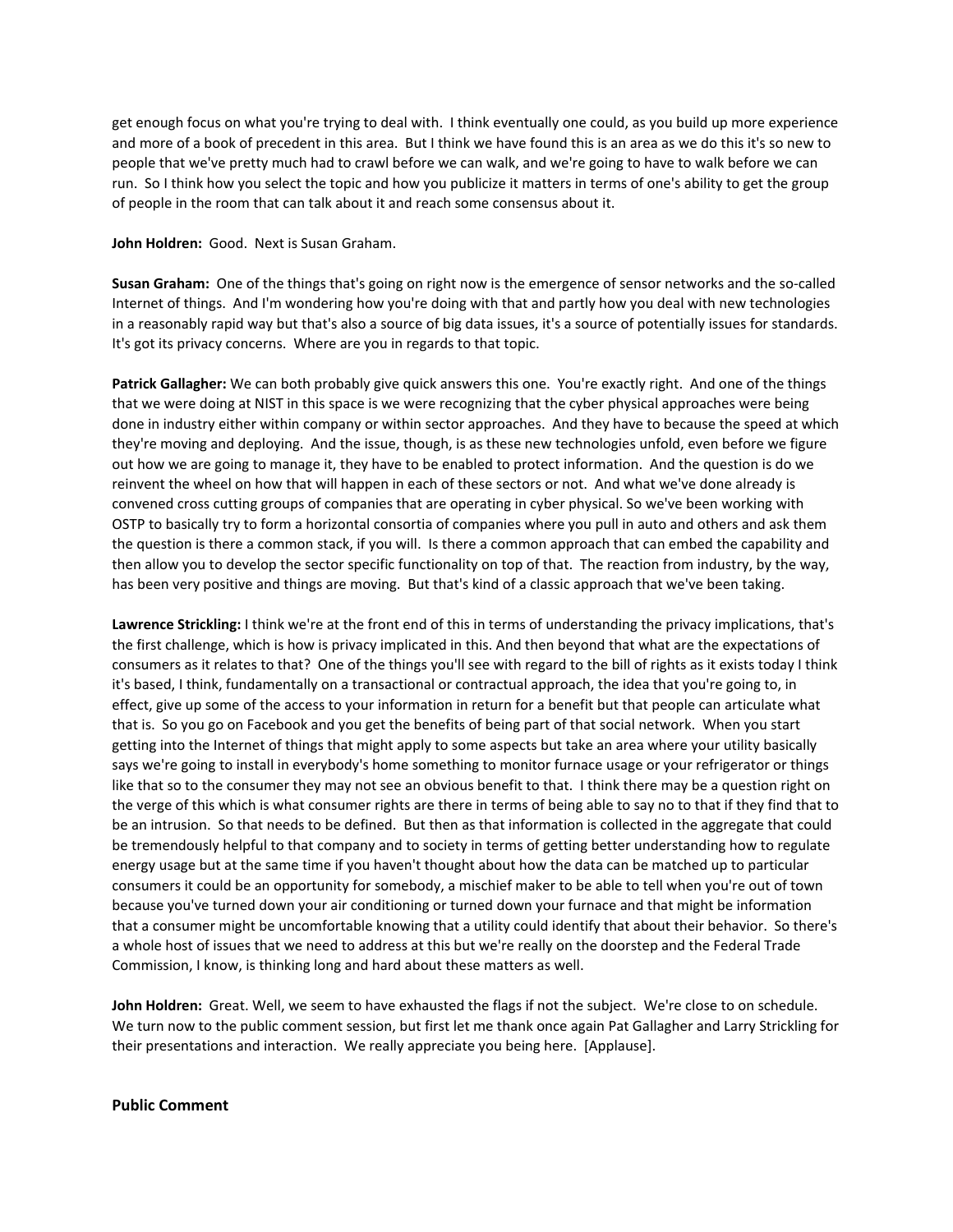**John Holdren:** Let me now call on our one of our two vice chairs Maxine Savitz who will moderate the public comment section today.

**Maxine Savitz:** We have two people who are going to present public comment. If the first one would come to the front who is Bethany Drehman, policy analyst at Federation of American Society For Experimental Biology. Again we always welcome public comment and we also have copies of your written activity and you have two minutes and I will give you a 30‐second warning.

**Bethany Drehman:** Thank you for giving us this opportunity to provide comments. I'm seeking on behalf of the Federation of American societies for experimental biology or FASEB 26 members of societies that collective represent over 115 biological and biomedical researchers. FASEB supports status and increased status sharing contributes directly to scientific research and have the potential to increase reproducibility. In commentary on reproducibility published this week in nature, the NIH director stated that many of these failures have simple and practical explanations different animal strains, different lab environments and subtle changes in protocol. Although data science and data sharing could help identify many sources of experimental variability this would require collection of large quantities of metadata for data sets and even individual data points, which is often impractical or impossible. FASEB has described the need to collect and report and share experimental data and metadata. They also recognize that there are many barriers to effective status sharing. The majority of effort and cost associated with development of data sets are borne by individual investigators, with the subsequent users being the primary beneficiaries. Standardized citations of data sets the recognition of effort involved in the development of shared data sets and application reviews and continued investment towards the development of data repositories.

**John Holdren:** You have 30 seconds.

**Bethany Drehman:** Will provide greater incentives for researchers to share their data in useful formats the lack of harmonized regulations and guidance regarding data deposition and fragmented IT infrastructures are additional challenges that remain to be addressed. We encourage the federal government to support efforts that would facilitate data and metadata collection and sharing and looks forward to opportunities to work with PCAST and OSTP on these important issues. Thank you.

**John Holdren:** Thank you very much.

**Maxine Savitz:** Our next speaker I apologize if I mispronounce your name Mahantesh Hiremath**,** who is currently in ASME congressional fellow at science based technology. Speaking as a private citizen and we appreciate all the work you're doing on the hill.

**Mahantesh Hiremath:** Dr. Holdren and members of the council, I wish to thank you for giving me the opportunity to talk to you the topic of the comment is who is doing the innovation. President Obama in his State of the Union address described how this moment of the late '50s unleashed a veil of innovation that created new industries and millions of new jobs. Innovation he was referring to is not a simple action, rather than a total process. It starts with an idea. It's followed by a discovery that describes scientific observation. Next comes the invention which is engineering way of using the scientific discovery and finally it becomes innovation by manufacturing in large quantities for a wide market. Innovation is incomplete without mass manufacturing and it is irrelevant without a market. Today the idea and the discovery phases are considered domains of the national labs. Their inventions are supposed to happen in the universities and the universities and the transfer technology office mechanism is supposed to lead to innovation. Let's look at the reality. The scientists at the national labs are mandated to concentrate on basic research, acquisition of knowledge for the sake of knowledge. Those who venture into